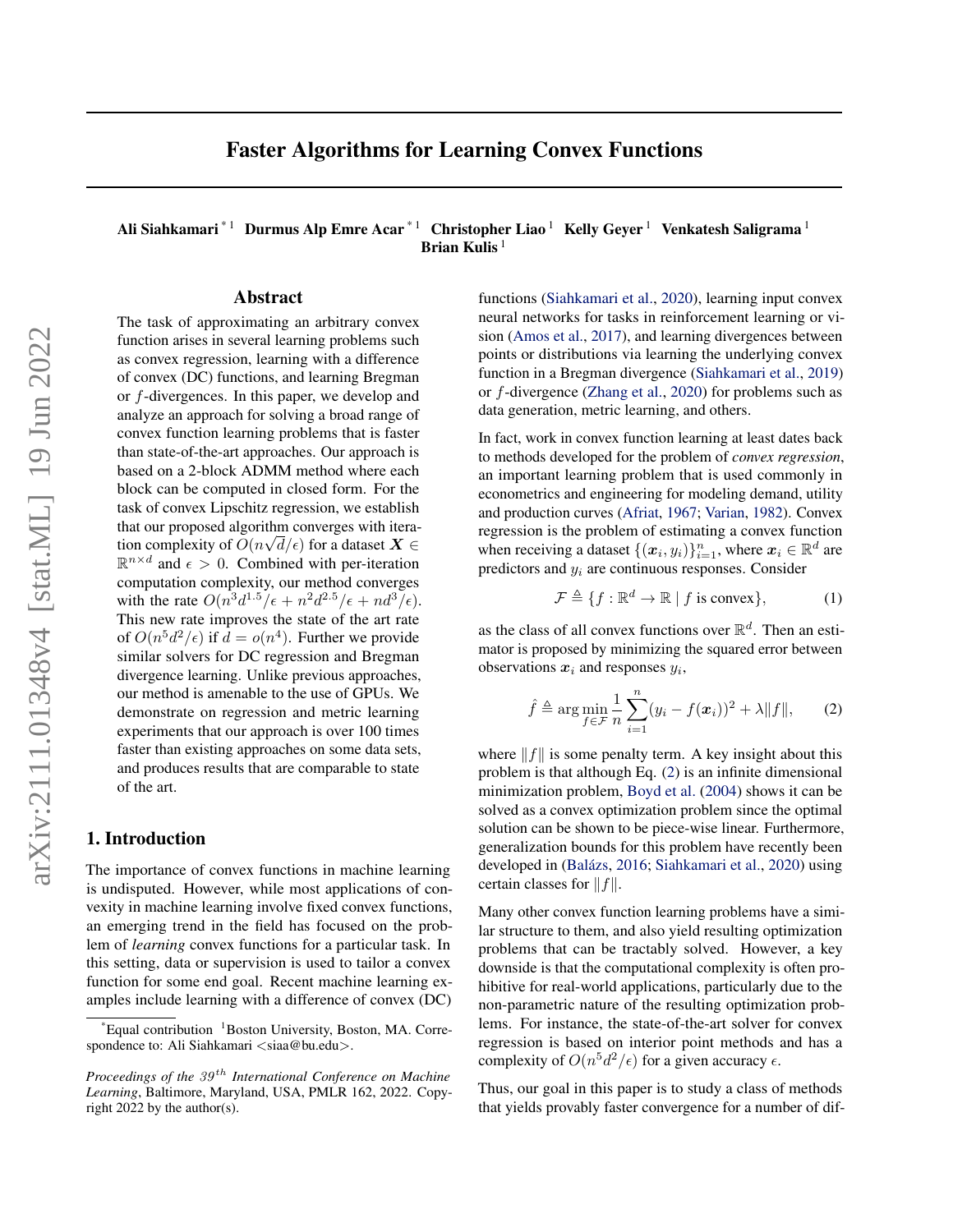ferent convex function learning problems. Our main insight is that many convex function learning problems may be expressed as optimization problems that can be solved with a 2-block ADMM algorithm such that each of the two blocks can be computed *in closed form*. For convex regression, the resulting method (which we call FCR, for Faster Convex Regression) is guaranteed to converge with computational complexity of  $O(n^3d^{1.5}/\epsilon+n^2d^{2.5}/\epsilon+n d^3/\epsilon)$  for a dataset  $\mathbf{X} \in \mathbb{R}^{n \times d}$  and  $\epsilon > 0$ . This new rate improves the state of the art  $O(n^5d^2/\epsilon)$  in (Balázs, [2016\)](#page-8-7) available via interior point methods when  $d = o(n^4)$ . In addition to an improved convergence rate, FCR makes several contributions. Firstly, FCR is stand-alone and does not need any optimization software. FCR is based on tensor computations and can easily be implemented on GPUs. Furthermore, FCR can include regularization terms in the context of non-parametric convex regression.

We extend FCR solver for problems beyond convex regression. In particular, we provide 2-block ADMM solvers and present empirical comparisons for DC regression [\(Siahka](#page-8-0)[mari et al.,](#page-8-0) [2020\)](#page-8-0) and Bregman divergence learning [\(Siahka](#page-8-2)[mari et al.,](#page-8-2) [2019\)](#page-8-2). Finally, we demonstrate empirical results showing that our approach yields significantly more scalable convex learning methods, resulting in speedups of over 100 times on some problems.

Notation. We generally denote scalars as lower case letters, vectors as lower case bold letters, and matrices as upper case bold letters. For a dataset  $\mathbf{X} \in \mathbb{R}^{n \times d}$ , n represents the number of observations and d is the number of covariates. We define  $x^+ = \max\{x, 0\}, x^- = \max\{-x, 0\}$  and  $\times$  as an outer product. We define  $[n]$  to be the set of integers  $\{1, \ldots, n\}$ . By  $\|\nabla^* f(\boldsymbol{x})\|$  and  $|\partial_{x_i}^* f(\boldsymbol{x})|$  we denote the largest subgradient and the largest partial sub-derivative.

#### 1.1. Connections to Existing Methodologies

Convex regression has been extensively studied over the last two decades. [Boyd et al.](#page-8-6) [\(2004\)](#page-8-6) introduce the non-parametric convex regression problem Eq. [\(2\)](#page-0-0). Balázs [\(2016\)](#page-8-7) show that convex Lipschitz regression requires regularization in order to have generalization guarantees. In particular, it was shown that the penalty term  $||f|| = \sup_{x} ||\nabla^* f(x)||$  yields a generalization error of  $O(n^{-2/d} \log n)$ .

Balázs [\(2016\)](#page-8-7); [Mazumder et al.](#page-8-8) [\(2019\)](#page-8-8) provide ADMM solvers for the convex regression problem; however, solutions have more than two blocks and are not guaranteed to converge in all circumstances. More recently, [Chen &](#page-8-9) [Mazumder](#page-8-9) [\(2020\)](#page-8-9) provide an active-set type solver and [Bertsimas & Mundru](#page-8-10) [\(2021\)](#page-8-10) provide a delayed constraint generation algorithm which have favorable scalablity. They use a penalty of  $||f|| = \sum_i ||\nabla^* f(\mathbf{x}_i)||_2^2$ , which makes

the loss function in Eq. [\(2\)](#page-0-0) strongly convex and easier to solve. However, no theoretical generalization bound is known when using this new penalty term. [Siahkamari et al.](#page-8-0) [\(2020\)](#page-8-0) use  $||f|| = \sup_x (||\nabla^* f(x)||_1)$  for learning a difference of convex functions where they provide a multi-block ADMM solver for this problem.

On the other hand, [Ghosh et al.](#page-8-11) [\(2019\)](#page-8-11) and [Kim et al.](#page-8-12) [\(2021\)](#page-8-12) study the parametric class of max-linear functions  $\mathcal{F}_k = \{f: \mathbb{R}^d \to \mathbb{R} \mid f(\boldsymbol{x}) = \max_{j=1}^k \langle \boldsymbol{a}_j, \boldsymbol{x}\rangle + b_j\}$  for  $k < n$ . They provide convex programming and alternating algorithms. The downside of these methods is the assumption that  $x_i$  are i.i.d samples from a normal distribution and furthermore that each feature  $x_{i,l}$  is independent. These assumptions are needed for their algorithm to converge in theory. We note that this parametric class  $\mathcal{F}_k$  if  $k \geq n$ , is the same as  $F$ , when used in convex regression minimization problem Eq. [\(2\)](#page-0-0).

Our methodology is most similar to Balázs  $(2016)$  and is in the context of learning theory where we do not require any distributional assumption on  $x_i$  and only require them be i.i.d. and bounded. We further need to know a bound on f but not on  $||f||$ .

## 2. Convex Regression with Lasso Penalty

Suppose we are given a dataset  $\{(y_i, x_i)\}_{i=1}^n$  where  $x_i \in$  $\mathbb{R}^d$  are predictors, assumed drawn i.i.d. from a distribution  $P_X$  supported on a compact domain  $\Omega \subset \{\Vert x \Vert_\infty \leq R\},\$ with  $n \geq d$ , and  $y_i$  are responses such that  $y_i = f(x_i) + \varepsilon_i$ for centered, independent random noise  $\varepsilon_i$ . Assume  $|\varepsilon_i|$  and  $|f(\cdot)|$  both are bounded by M. Furthermore, f is convex and Lipschitz. We propose to solve the penalized convex regression problem in Eq. [\(2\)](#page-0-0) with the penalty term  $||f|| \triangleq$  $\sum_{l=1}^{d} \sup_{\mathbf{x}} |\partial_{x_l}^* f(\mathbf{x})|$ . This results in the following convex optimization problem:

$$
\min_{\hat{y}_i, \mathbf{a}_i} \frac{1}{n} \sum_{i=1}^n (\hat{y}_i - y_i)^2 + \lambda \sum_{l=1}^d \max_{i=1}^n |a_{i,l}| \tag{3}
$$

s.t.  $\hat{y}_i - \hat{y}_j - \langle \boldsymbol{a}_i, \boldsymbol{x}_i - \boldsymbol{x}_j \rangle \leq 0$   $i, j \in [n] \times [n]$ .

Then, we estimate  $f(x)$  via

<span id="page-1-1"></span><span id="page-1-0"></span>
$$
\hat{f}(\boldsymbol{x}) \triangleq \max_{i} \langle \boldsymbol{a}_i, \boldsymbol{x} - \boldsymbol{x}_i \rangle + \hat{y}_i.
$$
 (4)

This is a model similar to Balázs  $(2016)$  with a minor modification of using a different penalty term in the loss function. Our penalty term depends on the sum of partial derivatives  $\sum_{l=1}^d \sup_{\bm{x}} |\partial_{x_l} f(\bm{x})|$  rather than  $\sup_{\bm{x}} \|\nabla f(\bm{x})\|_2^2$ . This new penalty term acts similar to a L1 regularizer and encourages feature sparsity. It is easy to show the estimator is bounded i.e.,  $\sup_{x \in \Omega} |\hat{f}(x)| \leq M + 4||\hat{f}||R$ . Also  $||f + g|| \le ||f|| + ||g||, ||fc|| = c||f||$  for  $c \ge 0$ . Hence, similar to [Siahkamari et al.](#page-8-0) [\(2020\)](#page-8-0), our penalty term is a valid seminorm which allows us to use their theorem here.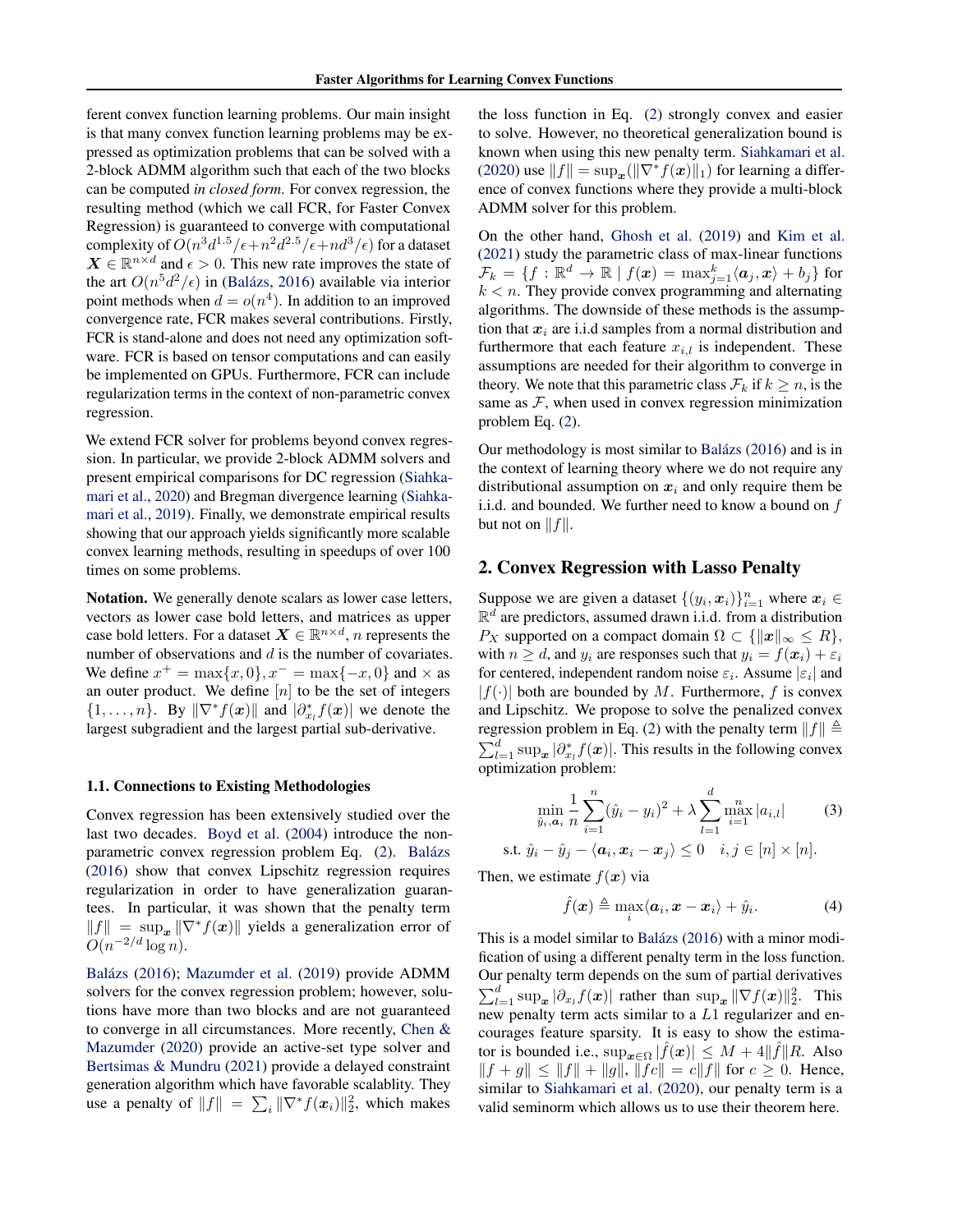Proposition 1. *With the appropriate choice of* λ *which requires knowledge of* M *the bound on*  $f$  *and*  $n \ge d$ *, it holds that with probability at least*  $1 - \delta$  *over the data, the estimator*  $\hat{f}$  *of* [\(4\)](#page-1-0) *has excess risk upper bounded by* 

$$
\mathbb{E}[|f(\boldsymbol{x})-\hat{f}(\boldsymbol{x})|^2] \leq O\bigg(\bigg(\frac{n}{d}\bigg)^{\frac{-2}{d+4}}\log\bigg(\frac{n}{d}\bigg)+\sqrt{\frac{\log(1/\delta)}{n}}\bigg).
$$

#### 2.1. Optimization

Our method utilizes the well-known ADMM [\(Gabay &](#page-8-13) [Mercier,](#page-8-13) [1976\)](#page-8-13) algorithm. ADMM is a standard tool for solving convex problems that consists of variable blocks with linear constraints [\(Eckstein & Yao,](#page-8-14) [2012\)](#page-8-14). It has an iterative procedure to update the problem variables with provable convergence guarantees [\(He & Yuan,](#page-8-15) [2012\)](#page-8-15).

We solve program [\(3\)](#page-1-1) using ADMM; the main insight is that we can solve a 2-block ADMM formulation where each block can be computed in closed form. We first consider an equivalent form of the optimization problem as:

$$
\min_{\hat{y}_i, \mathbf{a}_i, L_l \ge 0, \atop \mathbf{p}_i^+ \ge 0, \mathbf{p}_i^- \ge 0, \mathbf{u}_i \ge 0, s_{i,j} \ge 0} \sum_{i=1}^n (\hat{y}_i - y_i)^2 + \lambda \sum_{l=1}^d L_l \quad (5)
$$
\n
$$
\text{s.t.} \begin{cases}\ns_{i,j} + \hat{y}_i - \hat{y}_j - \langle \mathbf{a}_i, \mathbf{x}_i - \mathbf{x}_j \rangle = 0 & i, j \in [n] \times [n] \\
u_{i,l} + p_{i,l}^+ + p_{i,l}^- - L_l = 0 & i, l \in [n] \times [d] \\
a_{i,l} - p_{i,l}^+ + p_{i,l}^- = 0 & i, l \in [n] \times [d],\n\end{cases}
$$

with the augmented Lagrangian

$$
\ell(\hat{y}_i, \mathbf{a}_i, L_l, \mathbf{p}_i^+, \mathbf{p}_i^-, \mathbf{u}_i, s_{i,j}) = \frac{1}{n} \sum_{i=1}^n (\hat{y}_i - y_i)^2 + \lambda \sum_{l=1}^d L_l
$$
  
+ 
$$
\sum_i \sum_j \frac{\rho}{2} (s_{i,j} + \hat{y}_i - \hat{y}_j - \langle \mathbf{a}_i, \mathbf{x}_i - \mathbf{x}_j \rangle + \alpha_{i,j})^2
$$
  
+ 
$$
\sum_i \sum_l \frac{\rho}{2} (u_{i,l} + p_{i,l}^+ + p_{i,l}^- - L_l + \gamma_{i,l})^2
$$
  
+ 
$$
\sum_i \sum_l \frac{\rho}{2} (a_{i,l} - p_{i,l}^+ + p_{i,l}^- + \eta_{i,l})^2,
$$

where  $\alpha_{i,j}$ ,  $\gamma_{i,l}$  and  $\eta_{i,j}$  are dual variables. We divide parameters into two blocks as  $\mathbf{b}^1 = \{\hat{y}_i, \mathbf{a}_i\}$  and  $\mathbf{b}^2 = \mathbf{b}$  $\{L_l, \boldsymbol{p}_i^+, \boldsymbol{p}_i^-, \boldsymbol{u}_i, s_{i,j}\}\,$ , where  $i, j \in [n] \times [n], l \in [d]$ . We find closed form solutions for each block given the solution to the other block.

## 2.1.1. First block  $\boldsymbol{b}^1 = \{\hat{y}_i, \boldsymbol{a}_i\}$

We first note that we always normalize the dataset such that  $\sum_i x_i = 0$  and  $\sum_i y_i = 0$ . This will result in  $\sum_i \hat{y}_i = 0$ and simplify the solutions.

By setting  $\nabla_{a_i} \ell = 0$  we can solve for  $a_i$  as:

<span id="page-2-0"></span>
$$
\boldsymbol{a}_i = \boldsymbol{\Lambda}_i(\boldsymbol{\theta}_i + \hat{y}_i \boldsymbol{x}_i + \frac{1}{n} \sum_k \hat{y}_k \boldsymbol{x}_k), \tag{6}
$$

where

$$
\Lambda_i \triangleq (x_i x_i^T + \frac{1}{n}I + \frac{1}{n}\sum_j x_j x_j^T)^{-1},
$$
  

$$
\theta_i \triangleq \frac{1}{n} \left(p_i^+ - p_i^- - \eta_i + \sum_j (\alpha_{i,j} + s_{i,j})(x_i - x_j)\right).
$$

Similarly by setting  $\partial_{\hat{y}_i}\ell = 0$  and substituting Eq. [\(6\)](#page-2-0) for  $a_i$  we can solve for  $\hat{y}_1, \ldots, \hat{y}_n$ , simultaneously as a system of linear equations,

<span id="page-2-2"></span>
$$
\hat{\boldsymbol{y}} = \boldsymbol{\Omega}^{-1} \left( \frac{2\boldsymbol{y}}{n^2 \rho} + \boldsymbol{v} - \boldsymbol{\beta} \right) \tag{7}
$$

where  $\mathbf{y} = [y_1, \dots, y_n]^T$ ,  $\hat{\mathbf{y}} = [\hat{y}_1, \dots, \hat{y}_n]^T$ , and

<span id="page-2-1"></span>
$$
\beta_i \triangleq \frac{1}{n} \sum_j \alpha_{i,j} - \alpha_{j,i} + s_{i,j} - s_{j,i},
$$
\n
$$
v_i \triangleq \mathbf{x}_i^T \mathbf{\Lambda}_i \boldsymbol{\theta}_i + \mathbf{x}_i^T \frac{1}{n} \sum_j \mathbf{\Lambda}_j \boldsymbol{\theta}_j - \frac{1}{n} \sum_j \mathbf{x}_j^T \mathbf{\Lambda}_j \boldsymbol{\theta}_j
$$
\n
$$
\Omega_{i,j} \triangleq \left(\frac{2}{n^2 \rho} + 2 - \mathbf{x}_i^T \mathbf{\Lambda}_i \mathbf{x}_i\right) \mathbb{1}(i = j) - \frac{1}{n} D_{i,j},
$$
\n
$$
D_{i,j} \triangleq \mathbf{x}_i^T \left(\mathbf{\Lambda}_i + \mathbf{\Lambda}_j + \frac{1}{n} \sum_k \mathbf{\Lambda}_k\right) \mathbf{x}_j - \mathbf{x}_j^T \mathbf{\Lambda}_j \mathbf{x}_j
$$
\n
$$
- \frac{1}{n} \sum_k \mathbf{x}_k \mathbf{\Lambda}_k \mathbf{x}_j.
$$

<span id="page-2-4"></span>2.1.2. Second block  $\boldsymbol{b}^2 = \{L_l, \boldsymbol{p}_i^+, \boldsymbol{p}_i^-, \boldsymbol{u}_i, \}$ Set  $\partial_s \ell = 0$  for  $s \in \{s_{i,j}, \boldsymbol{p}_i^+, \boldsymbol{p}_i^-, \boldsymbol{u}_i, \}$ . Hence

<span id="page-2-3"></span>
$$
s_{i,j} = (-\alpha_{i,j} - \hat{y}_i + \hat{y}_j + \langle \mathbf{a}_i, \mathbf{x}_i - \mathbf{x}_j \rangle)^+, \quad (8)
$$
  
\n
$$
u_{i,l} = (L_l - \gamma_{i,l} - |\eta_{i,l} + a_{i,l}|)^+, \np_{i,l}^+ = \frac{1}{2}(L_l - \gamma_{i,l} - u_{i,l} + \eta_{i,l} + a_{i,l})^+, \np_{i,l}^- = \frac{1}{2}(L_l - \gamma_{i,l} - u_{i,l} - \eta_{i,l} - a_{i,l})^-.
$$

Lastly set  $\partial_{L_l} \ell = 0$  and plug the solutions for  $u_{i,l}, p_{i,l}^+$  and  $p_{i,l}^-$ . Denote  $c_{i,l} \triangleq |\eta_{i,l} + a_{i,l}|$ , after rearrangement of the terms we have:

$$
\frac{\lambda}{\rho} = \sum_{i} \begin{cases} 0 & \text{if } L_l - \gamma_{i,l} \ge c_{i,l} \\ \frac{1}{2}(\gamma_{i,l} + c_{i,l} - L_l) & \text{if } |L_l - \gamma_{i,l}| \le c_{i,l} \\ \gamma_{i,l} - L_l & \text{if } L_l - \gamma_{i,l} \le -c_{i,l}. \end{cases}
$$

Note that the right hand side is a monotonic and piecewise linear function of  $L_l$ . It is easy to find the solution to this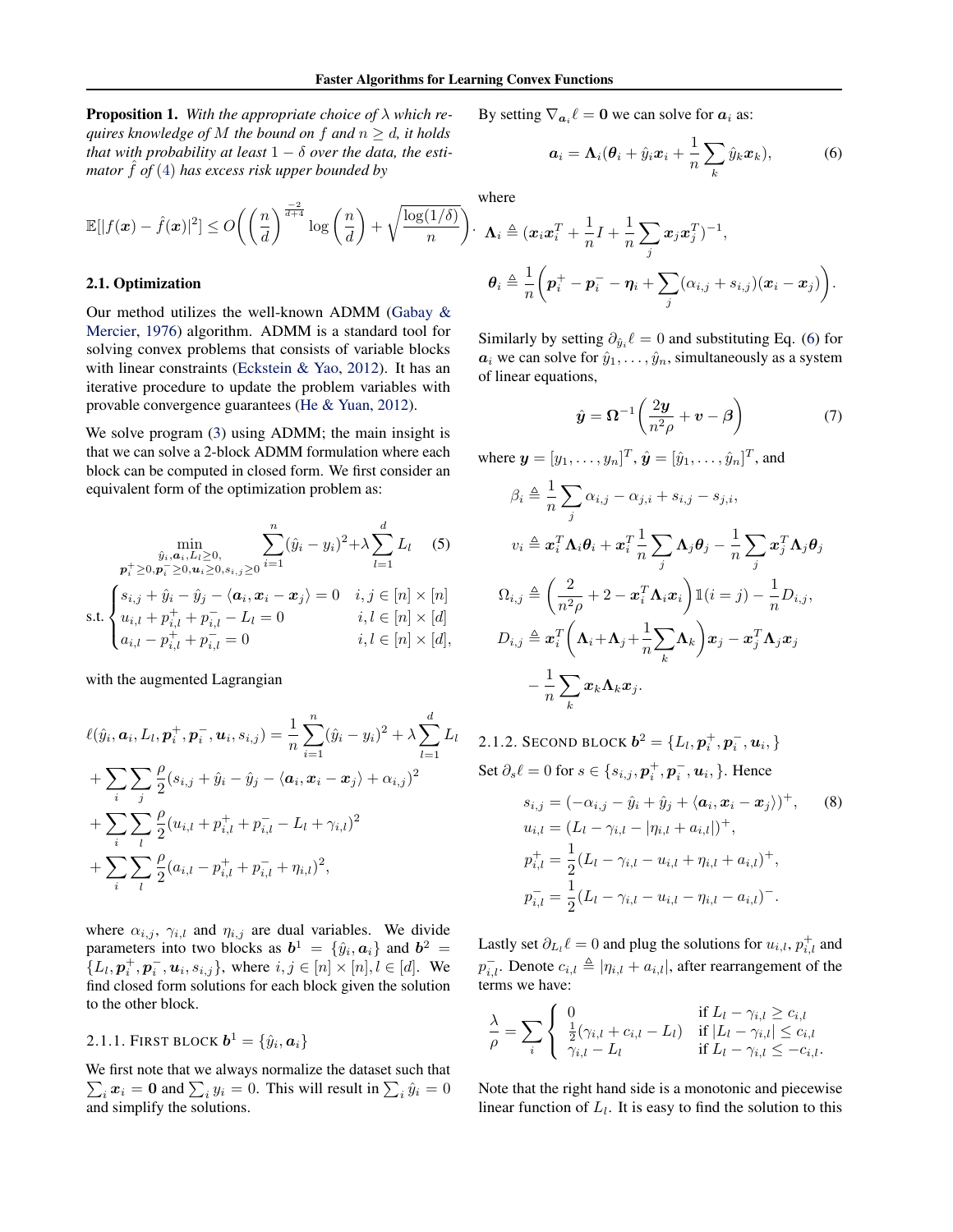### Algorithm 1 L-update

<span id="page-3-0"></span>**Require:**  $\{\gamma_i, c_i\}_{i=1}^n$ , and  $\rho/\lambda$ 1:  $knot_{2n}, \ldots, knot_1 \leftarrow sort\{\gamma_i + c_i, \gamma_i - c_i\}_{i=1}^n$ 2:  $f \leftarrow \lambda/\rho$ 3:  $f' \leftarrow 0$ 4: for  $j = 2$  to  $2n$  do 5:  $f' \leftarrow f' + \frac{1}{2}$ <br>6:  $f \leftarrow f + f' \cdot (knot_j - knot_{j-1})$ 7: if  $f \leq 0$  then 8: **return**  $\left(knot_j - \frac{f}{f'}\right)^+$ 9: end if 10: end for 11: **return**  $\left(knot_{2n} - \frac{f}{n}\right)^+$ 

problem with respect to  $L_l$ , using a sort and a simple algorithm that takes  $O(n \log n)$  flops; see **L** update Algorithm [1.](#page-3-0) Observe that it is possible to add monotonicity constraints for  $\hat{f}$  by projecting either  $p_{i,l}^+$  or  $p_{i,l}^-$  to zero.

#### 2.1.3. DUAL VARIABLES

The update for dual variables follows from the standard ADMM algorithm updates:

$$
\alpha_{i,j} = \alpha_{i,j} + s_{i,j} \tag{9}
$$
\n
$$
+ \hat{y}_i - \hat{y}_j - \langle \mathbf{a}_i, \mathbf{x}_i - \mathbf{x}_j \rangle \qquad i, j \in [n] \times [n]
$$
\n
$$
\gamma_{i,l} = \gamma_{i,l} + u_{i,l} + p_{i,l}^+ + p_{i,l}^- - L_l \qquad i, l \in [n] \times [d]
$$
\n
$$
\eta_{i,l} = \eta_{i,l} + a_{i,l} - p_{i,l}^+ + p_{i,l}^- \qquad i, l \in [n] \times [d].
$$

#### 2.1.4. ALGORITHMS VIA ADMM

Algorithm [2](#page-3-1) provides the full steps for a parallel ADMM optimizer for the convex regression problem. In each line in Algorithm [2,](#page-3-1) we use subscripts such as  $i, j$  and l on the left hand side. These updates may be run in parallel for  $i \in [n]$ ,  $i, j \in [n] \times [n], i, l \in [n] \times [d]$  or  $q \in [2]$ . We initially set all block variables to zero and normalize the dataset such that  $\sum_i y_i = 0$  and  $\sum_i x_i = 0$ . We have implemented our algorithm using *PyTorch* [\(Paszke et al.,](#page-8-16) [2019\)](#page-8-16), which benefits from this parallel structure when using a GPU. Our code, along with a built-in tuner for our hyperparameter  $\lambda$ and  $T$ , is available on our GitHub repository <sup>[1](#page-3-2)</sup>.

#### 2.2. Analysis

Our method has two sources of errors which are the error due to the ADMM procedure (Eq. [5\)](#page-2-1) and the error due to estimating the ground truth convex function (Eq. [4\)](#page-1-0). We characterize both errors based on ADMM convergence [\(He](#page-8-15) [& Yuan,](#page-8-15) [2012\)](#page-8-15).

<span id="page-3-4"></span>Theorem 1. *[from [He & Yuan](#page-8-15) [\(2012\)](#page-8-15)] Consider the sepa-*

<span id="page-3-1"></span>

| <b>Algorithm 2</b> Convex regression                                                                                                                              |
|-------------------------------------------------------------------------------------------------------------------------------------------------------------------|
| <b>Require:</b> $\{(x_i, y_i)\}_{i=1}^n$ , $\rho$ , $\lambda$ , and T                                                                                             |
| 1: $\hat{y}_i = s_{i,j} = \alpha_{i,j} \leftarrow 0$                                                                                                              |
| 2: $\boldsymbol{L} = \boldsymbol{a}_i = \boldsymbol{p}_i = \boldsymbol{u}_i = \boldsymbol{\eta}_i = \boldsymbol{\gamma}_i \leftarrow \boldsymbol{0}_{d \times 1}$ |
| 3: for $t=1$ to T do                                                                                                                                              |
| 4: <b>Update</b> $\hat{y}$ by Eq. (7)                                                                                                                             |
| 5: <b>Update</b> $a_i$ by Eq. (6)                                                                                                                                 |
| 6: $L_l \leftarrow \textbf{L}_l$ $\text{update}(\{\gamma_{i,l},  \eta_{i,l} + a_{i,l} \}_{i \in [n]}, \lambda/\rho)$                                              |
| 7: <b>Update</b> $u_{i,l}, p_{i,l}^+, p_{i,l}^-, s_{i,j}$ by Eq. (8)                                                                                              |
| <b>Update</b> $\alpha_{i,j}, \gamma_{i,l}, \eta_{i,l}$ by Eq. (9)<br>8:                                                                                           |
| $9:$ end for                                                                                                                                                      |
| 10: <b>return</b> $f(\cdot) \triangleq \max_{i=1}^n (\langle a_i, \cdot - x_i \rangle + \hat{y}_i)$                                                               |

*rable convex optimization problem,*

$$
\min_{\mathbf{b}^1 \in \mathcal{S}_1, \mathbf{b}^2 \in \mathcal{S}_2} \left[ \psi(\mathbf{b}^1, \mathbf{b}^2) = \psi_1(\mathbf{b}^1) + \psi_2(\mathbf{b}^2) \right]
$$
  
s.t:  $\mathbf{Ab}^1 + \mathbf{Bb}^2 + \mathbf{b} = \mathbf{0}$ ,

where  $(b^1, b^2)$  are the block variables,  $(S_1, S_2)$  are con*vex sets that includes all zero vectors, (*A, B*) are the* coefficient matrices and **b** is a constant vector. Let  $\mathbf{b}_t^1$ and  $\mathbf{b}_t^2$  *be solutions at iteration* t *of a two block ADMM* procedure with learning rate  $\rho$  where  $(\mathbf{b}_0^1, \mathbf{b}_0^2)$  are all zero vectors. Denote average of iterates as  $(\tilde{\mathbf{b}}_T^1, \tilde{\mathbf{b}}_T^2)$  =  $\left(\frac{1}{T}\sum_{t=1}^T \mathbf{b}_t^1, \frac{1}{T}\sum_{t=1}^T \mathbf{b}_t^2\right)$ *. For all*  $\kappa$  *we have,* 

<span id="page-3-3"></span>
$$
\begin{aligned} & \psi(\tilde{\mathbf{b}}_T^1, \tilde{\mathbf{b}}_T^2) - \psi(\mathbf{b}_*^1, \mathbf{b}_*^2) - \boldsymbol{\kappa}^T (\mathbf{A} \tilde{\mathbf{b}}_T^1 + \mathbf{B} \tilde{\mathbf{b}}_T^2 + \boldsymbol{b}) \\ & \leq \frac{1}{T} \left( \frac{\rho}{2} \|\mathbf{B} \mathbf{b}_*^2\|^2 + \frac{1}{2\rho} \|\boldsymbol{\kappa}\|^2 \right), \end{aligned}
$$

where  $(\mathbf{b}_1^*, \mathbf{b}_2^*)$  are the optimal solutions.

We arranged Theorem [1](#page-3-4) such that it explicitly depends on the problem dependent constants such as  $\|\mathbf{B}\mathbf{b}_*^2\|^2$ , the number of iterations, T, as well as the learning rate  $\rho$ . A proof is provided in Appendix [B.1.](#page-9-0)

Next, we present convergence analysis in terms of regularized MSE of the output of the ADMM algorithm [\(2\)](#page-3-1). This has the further benefit of finding an appropriate learning rate  $\rho$  and a range for regularization coefficient  $\lambda$  that minimizes the computational complexity.

<span id="page-3-5"></span>**Theorem [2](#page-3-1).** Let  $\{\hat{y}_i^t, \mathbf{a}_i^t\}_{i=1}^n$  be the output of Algorithm 2 *at the t<sup>th</sup> iteration,*  $\tilde{y}_i \triangleq \frac{1}{T} \sum_{t=1}^T \hat{y}_i^t$  and  $\tilde{a}_i \triangleq \frac{1}{T} \sum_{t=1}^T a_i^t$ .  $Denote \ \ \tilde{f}_T(\boldsymbol{x}) \ \triangleq \ \ \max_i \langle \tilde{a_i}, \boldsymbol{x} \ - \ \boldsymbol{x_i} \rangle \ + \ \tilde{y_i}. \quad \ Assume$  $\max_{i,l} |x_{i,l}| \leq 1$  and  $\mathbb{Var}(\{y_i\}_{i=1}^n) \leq 1$ . If we choose  $\rho = \frac{\sqrt{d\lambda^2}}{n}$ , for  $\lambda \ge \frac{3}{\sqrt{2nd}}$  and  $T \ge n$ √ d *we have:*

$$
\frac{1}{n}\sum_{i=1}^{n}(\tilde{f}_{T}(\boldsymbol{x}_{i})-y_{i})^{2}+\lambda\|\tilde{f}_{T}\|
$$
\n
$$
\leq \min_{\hat{f}\in\mathcal{F}}\left(\frac{1}{n}\sum_{i=1}^{n}\left(\hat{f}(\boldsymbol{x}_{i})-y_{i}\right)^{2}+\lambda\|\hat{f}\|\right)+\frac{6n\sqrt{d}}{T+1}.
$$

<span id="page-3-2"></span><sup>1</sup> <https://github.com/Siahkamari/Piecewise-linear-regression>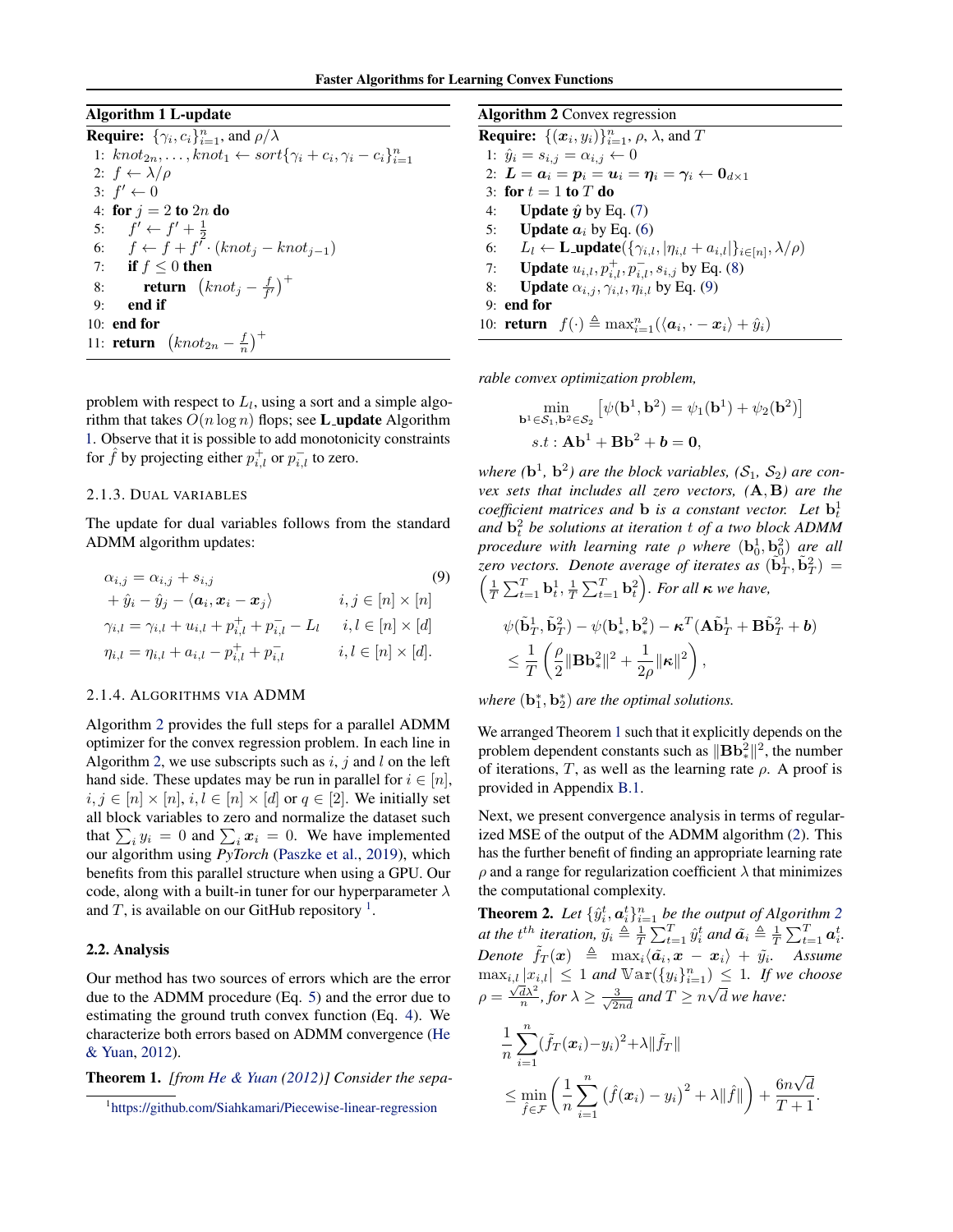**Corollary 1.** Our method needs  $T = \frac{6n\sqrt{d}}{6}$  iterations to achieve  $\epsilon$  error. Each iteration requires  $\mathcal{O}(n^2d + nd^2)$  flops *operations. Prepossessing costs*  $\mathcal{O}(nd^3)$ *. Therefore the* total computational complexity is  $\mathcal{O}\left(\frac{n^3d^{1.5}+n^2d^{2.5}+nd^3}{\epsilon}\right)$ *.*

We note that assumptions of Theorem [2](#page-3-5) are simply satisfied by normalizing the training dataset. The main difficulty for the derivation of Theorem [2](#page-3-5) is:  $(\tilde{a_i}, \tilde{y_i})$  might be violating the constraints in [\(5\)](#page-2-1). This could result in  $\tilde{f}_T(x_i) \neq \tilde{y}_i$  and  $\|\tilde{f}_T\| \neq \sum_{l=1}^d \tilde{L}_l$ . Therefore, the main steps of the proof of Theorem [2](#page-3-5) is to characterize and bound the effect of such constraint violations on our objective function. Then we set  $\kappa$  in Theorem [1](#page-3-4) in a way to cover for the effects of constraint violations. For a full proof, we refer to Appendix [B.2.](#page-12-0)

## 3. Approximating a Bregman Divergence

We next consider the application of learning a Bregman divergence from supervision. This problem is a type of metric learning problem, where we are given supervision (pairs of similar/dissimilar pairs, or triplets consisting of relative comparisons amongst data points) and we aim to learn a task-specific distance or divergence measure from the data. Classical metric learning methods typically learn a linear transformation of the data, corresponding to a Mahalanobistype distance function,

$$
(\boldsymbol{x}-\boldsymbol{y})^T M (\boldsymbol{x}-\boldsymbol{y}),
$$

where  $M$  is a positive semi-definite matrix (note that this generalizes the squared Euclidean distance, where M would be the identity matrix). More generally, Mahalanobis distances are examples of Bregman divergences, which include other divergences such as the KL-divergence as special cases.

Bregman divergences are parameterized by an underlying strictly convex function, sometimes called the *convex generating function* of the divergence. Recently, [Siahkamari et al.](#page-8-2) [\(2019\)](#page-8-2) formulate learning a Bregman divergence as learning the underlying convex function parameterizing the divergence. The resulting optimization problem they study is similar to convex regression problem Eq. [\(5\)](#page-2-1). Here we will discuss an improvement to their approach with a slightly different loss function and our Lasso penalty term. We then derive an algorithm using 2-block ADMM; the existing solver for this problem uses standard linear programming.

In particular suppose we observe the classification dataset  $S_n = \{(\boldsymbol{x}_i, y_i)\}_{i=1}^n$ , for  $\boldsymbol{x}_i \in \mathbb{R}^d$  and  $y_i$  is an integer. Let

$$
D_f(\boldsymbol{x}_i, \boldsymbol{x}_j) = f(\boldsymbol{x}_i) - f(\boldsymbol{x}_j) - \langle \nabla^* f(\boldsymbol{x}_j), \boldsymbol{x}_i - \boldsymbol{x}_j \rangle,
$$

be a Bregman divergence with convex generating function

 $f(x) \in \mathcal{F}$ . Let the pairwise similarity loss be

$$
\ell(D_f(\boldsymbol{x}_i, \boldsymbol{x}_j), y_i, y_j) =
$$
  

$$
\mathbb{I}[\mathbb{I}[y_i = y_j] = (D_f(\boldsymbol{x}_i, \boldsymbol{x}_j) \ge 1)].
$$

We estimate  $f$  the underlying convex function of the Bregman divergence  $D_f$  by,

$$
\hat{f} \triangleq \arg \min_{f \in \mathcal{F}} \sum_{i=1}^n \sum_{j=1}^n \ell(D_f(\boldsymbol{x}_i, \boldsymbol{x}_j), y_i, y_j) + \lambda \|f\|.
$$

We note that this approach can easily be generalized to other possible metric learning losses.

#### 3.1. Optimization

Now we provide an algorithm for the Bregman divergence learning based on 2-block ADMM. We solve for each block in closed form. We first re-formulate the optimization problem to standard form and introducing some auxiliary variables we have:

<span id="page-4-0"></span>
$$
\min_{\substack{z_i, a_i, \zeta_{i,j} \ge 0, \\ L_l \ge 0, p_i^+ \ge 0, p_i^+ \ge 0, \\ u_i \ge 0, s_{i,j} \ge 0, t_{i,j}^+ \ge 0}} \sum_{i=1}^n \sum_{j=1}^n \zeta_{i,j} + \lambda \sum_d L_l
$$
\n(10)

$$
\text{s.t.} \begin{cases} \iota_{i,j} s_{i,j} - \iota_{i,j} + t_{i,j} + 1 - \zeta_{i,j} = 0 & i, j \in [n] \times [n] \\ s_{i,j} + z_i - z_j - \langle a_i, x_i - x_j \rangle = 0 & i, j \in [n] \times [n] \\ p_{i,l}^+ + p_{i,l}^- + u_{i,l} - L_l = 0 & i, l \in [n] \times [d] \\ a_{i,l} = p_{i,l}^+ - p_{i,l}^- & i, l \in [n] \times [d], \end{cases}
$$

where  $u_{i,j} = 2(\mathbb{1}[y_i = y_j] - \frac{1}{2}).$ 

Now we write the augmented Lagrangian:

$$
\ell(z_i, a_i, \zeta_{i,j}, L_l, p_i^+, p_i^-, u_i, s_{i,j}, t_{i,j})
$$
\n
$$
= \sum_{i=1}^n \sum_{j=1}^n \zeta_{i,j} + \lambda \sum_{l=1}^d L_l
$$
\n
$$
+ \sum_i \sum_j \frac{\rho}{2} (s_{i,j} + z_i - z_j - \langle a_i, x_i - x_j \rangle + \alpha_{i,j})^2
$$
\n
$$
+ \sum_i \sum_l \frac{\rho}{2} (u_{i,l} + p_{i,l}^+ + p_{i,l}^- - L_l + \gamma_{i,l})^2
$$
\n
$$
+ \sum_i \sum_l \frac{\rho}{2} (a_{i,l} - p_{i,l}^+ + p_{i,l}^- + \eta_{i,l})^2
$$
\n
$$
+ \sum_i \sum_j \frac{\rho}{2} (t_{i,j} s_{i,j} - t_{i,j} + t_{i,j} + 1 - \zeta_{i,j} + \tau_{i,j})^2,
$$

where  $\alpha_{i,j}, \gamma_{i,j}, \eta_{i,j}$  and  $\tau_{i,j}$  are dual variables. Next we divide the variables into two blocks and solve for each in closed form.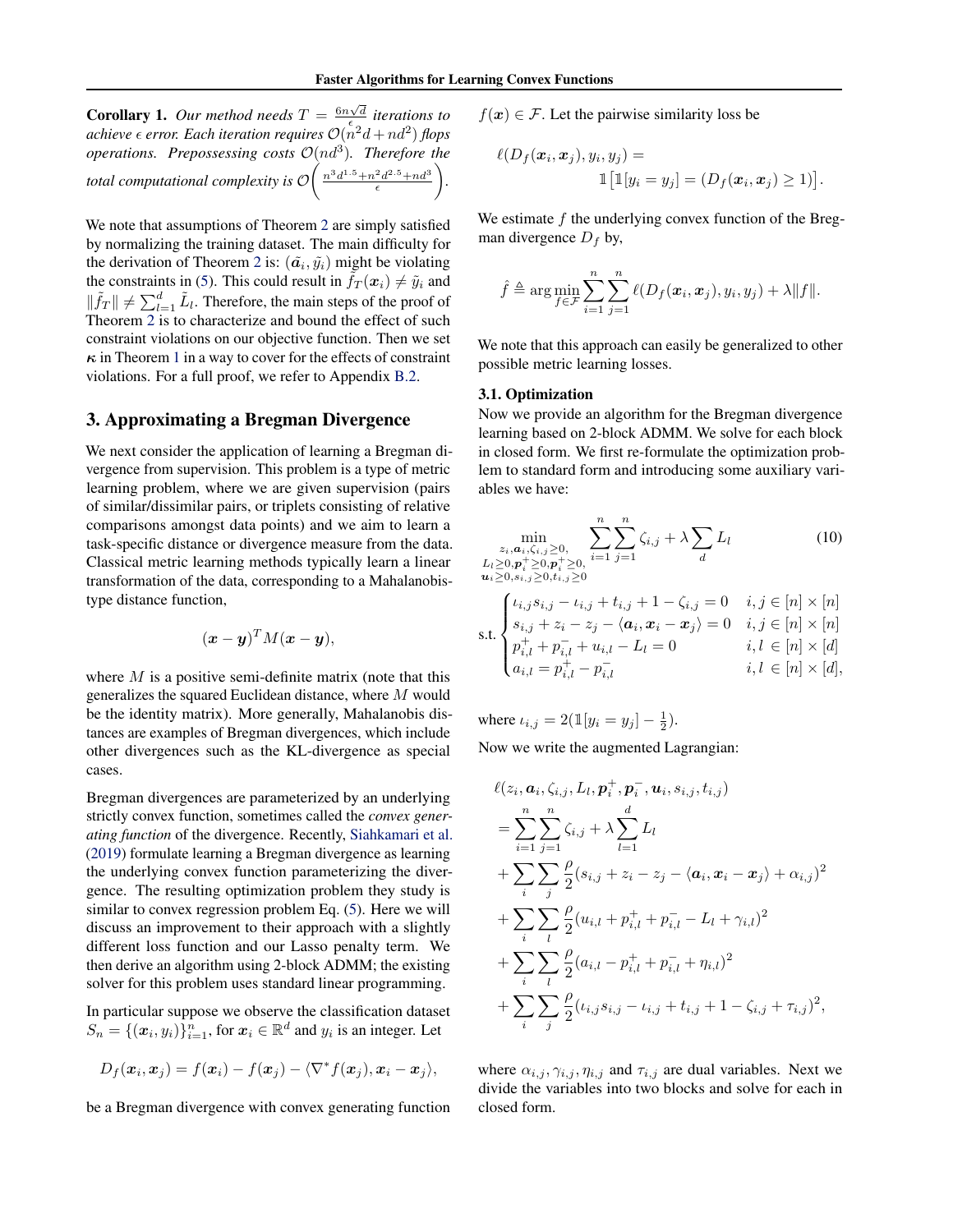3.1.1. First block  $\boldsymbol{b}^1 = \{z_i, \boldsymbol{a}_i, \zeta_{i,j}\}$ 

Setting  $\partial_{\zeta_{i,j}} \ell = 0$  gives:

$$
\zeta_{i,j} = \left(\frac{-1}{n\rho} + \tau_{i,j} + \iota_{i,j} s_{i,j} - \iota_{i,j} + t_{i,j} + 1\right)^{+}.
$$
 (11)

Collecting the terms containing  $a_i$  in Eq.[\(10\)](#page-4-0) and comparing to those in Eq. [\(5\)](#page-2-1), the solution for  $a_i$  follows:

$$
\boldsymbol{a}_i \triangleq \boldsymbol{\Lambda}_i(\boldsymbol{\theta}_i + z_i \boldsymbol{x}_i + \frac{1}{n} \sum_k z_k \boldsymbol{x}_k). \hspace{1cm} (12)
$$

Set  $\partial_{z_i} \ell = 0$ ,  $\sum_i z_i = 0$  and  $\sum_i x_i = 0$ . Using Eq. [\(12\)](#page-5-0) we can solve for  $z_1, \ldots, z_n$  as

$$
z = \Omega_{\text{breg}}^{-1}(\nu - \beta), \tag{13}
$$

where  $\Omega_{\text{breg}_{i,j}} = (2 - \boldsymbol{x}_i^T \Lambda_i \boldsymbol{x}_i) \mathbb{1}[i = j] - \frac{1}{n} D_{i,j}$ .

3.1.2. Second block  $\boldsymbol{b}^2 = \{L_l, \boldsymbol{p}_i, \boldsymbol{u}_i, s_{i,j}, t_{i,j}\}$ 

Comparing Eq. [\(10\)](#page-4-0) and Eq. [\(5\)](#page-2-1), we find that  $L_l$ ,  $p_i$  and  $u_i$ , have the same solutions as in sec [2.1.2.](#page-2-4) Hence we only proceed to solve for  $s_{i,j}$  and  $t_{i,j}$ . Set  $\partial_{t_{i,j}} \ell = \partial_{t_{i,j}} = 0$ . Some algebra gives:

$$
s_{i,j} = \frac{1}{2} (\pi_{i,j}^2 + \iota_{i,j} \pi_{i,j}^1 - \iota_{i,j} (\pi_{i,j}^1 - \iota_{i,j} \pi_{i,j}^2)^+)^+, \tag{14}
$$
  

$$
t_{i,j} = (\pi_{i,j}^1 - \iota_{i,j} s_{i,j})^+,
$$

where

$$
\begin{aligned} \pi_{i,j}^1 &\triangleq -\tau_{i,j} + \iota_{i,j} - 1 + \zeta_{i,j}, \\ \pi_{i,j}^2 &\triangleq -\alpha_{i,j} - z_i + z_j + \langle \mathbf{a}_i, \mathbf{x}_i - \mathbf{x}_j \rangle. \end{aligned}
$$

#### 3.1.3. DUAL VARIABLES

We only see a new constraint different from Eq. [\(5\)](#page-2-1) with dual multiplier  $\tau_{i,j}$ . The update is

$$
\tau_{i,j} = \tau_{i,j} + \iota_{i,j} s_{i,j} - \iota_{i,j} + t_{i,j} + 1 - \zeta_{i,j}.
$$
 (15)

Algorithm [3](#page-9-1) in the appendix provides full-steps for solving the Bregman divergence learning problem.

#### 4. Difference of Convex (DC) Regression

As a further example, we extend our convex regression solver to the difference of convex regression as studied in [Siahkamari et al.](#page-8-0) [\(2020\)](#page-8-0). DC functions are set of functions f that can be represented as  $f = \phi^1 - \phi^2$  for a choice of two *convex* functions. DC functions are a very rich class—for instance, they are known to contain all  $\mathcal{C}^2$  functions. DC regression has been studied in [Cui et al.](#page-8-17) [\(2018\)](#page-8-17); [Siahkamari](#page-8-0) [et al.](#page-8-0) [\(2020\)](#page-8-0); [Bagirov et al.](#page-8-18) [\(2020\)](#page-8-18). We provide a 2-block

<span id="page-5-2"></span>ADMM solver for the difference of convex estimator proposed in [Siahkamari et al.](#page-8-0) [\(2020\)](#page-8-0), with a minor change of choosing a different penalty

$$
||f|| \triangleq \inf_{\phi^1, \phi^2} \sum_{q=1}^2 \sum_{l=1}^d \sup_x |\partial_{x_l}^* \phi^q(x)|
$$
  
s.t.  $\phi_1, \phi_2$  are convex,  $\phi_1 - \phi_2 = f$ .

<span id="page-5-0"></span>In particular, consider a regression dataset  $\{(y_i, x_i)\}_{i=1}^n$ with  $x_i \in \mathbb{R}^d$  and  $y_i \in \mathbb{R}$ . Denote the class of difference of convex functions

$$
\mathcal{DC} \triangleq \{f: \mathbb{R}^d \to \mathbb{R} \mid f = \phi^1 - \phi^2, (\phi^1, \phi^2) \text{ are convex}\},\
$$

<span id="page-5-3"></span>In order to estimate  $f$ , we minimize the penalized least square over the  $DC$  class:

$$
\hat{f} \triangleq \arg \min_{f \in \mathcal{DC}} \frac{1}{n} \sum_{i=1}^{n} (y_i - f(\boldsymbol{x}_i))^2 + \lambda ||f||.
$$

This results in a convex program:

$$
\min_{\hat{y}_i^q, \alpha_i^q} \frac{1}{n} \sum_{i=1}^n (\hat{y}_i^1 - \hat{y}_i^2 - y_i)^2 + \lambda \sum_{q=1}^2 \sum_{l=1}^d \max_{i=1}^n |a_{i,l}^q|
$$
\ns.t. 
$$
\begin{cases} \hat{y}_i^1 - \hat{y}_j^1 - \langle \mathbf{a}_i^1, \mathbf{x}_i - \mathbf{x}_j \rangle \le 0 & i, j \in [n] \times [n], \\ \hat{y}_i^2 - \hat{y}_j^2 - \langle \mathbf{a}_i^2, \mathbf{x}_i - \mathbf{x}_j \rangle \le 0 & i, j \in [n] \times [n], \end{cases}
$$
\n(16)

<span id="page-5-4"></span>and the estimator for  $f$  is given as

$$
\begin{aligned} \hat{f}(\bm{x}) \triangleq \max_{i} \langle \bm{a}_i^\text{1}, \bm{x} - \bm{x}_i \rangle + \hat{y}_i^\text{1} \\ - \max_{i} \langle \bm{a}_i^\text{2}, \bm{x} - \bm{x}_i \rangle + \hat{y}_i^\text{2} \end{aligned}
$$

<span id="page-5-6"></span><span id="page-5-1"></span>.

We note that the linear constraint sets for  $\{\hat{y}_i^1, \mathbf{a}_i^1\}$  and  $\{\hat{y}_i^2, \mathbf{a}_i^2\}$  have no variable in common in the linear program [\(16\)](#page-5-1). Fixing  $\hat{y}^2$  allows us to solve for  $\hat{y}^1$  using Eq. [\(7\)](#page-2-2) and vice-versa. From there we can decouple  $\hat{y}^1$  and  $\hat{y}^2$  solutions by solving a system of linear equations,

<span id="page-5-5"></span>
$$
\hat{\mathbf{y}}^{q} = \frac{(-1)^{q+1}}{2} \left( \Omega + \frac{2I}{n^2 \rho} \right)^{-1} \left( \frac{4\mathbf{y}}{n^2 \rho} + v^1 - \beta^1 - v^2 + \beta^2 \right) + \frac{1}{2} \left( \Omega - \frac{2I}{n^2 \rho} \right)^{-1} \left( v^1 - \beta^1 + v^2 - \beta^2 \right). \tag{17}
$$

Algorithm [4](#page-9-2) in Appendix provides the full steps to solve the difference of convex regression problem.

## 5. Experiments

In this section we provide experiments on real datasets from the UCI machine learning repository as well as on synthetic datasets. We compare running times between our proposed approach and the baseline interior point method for all three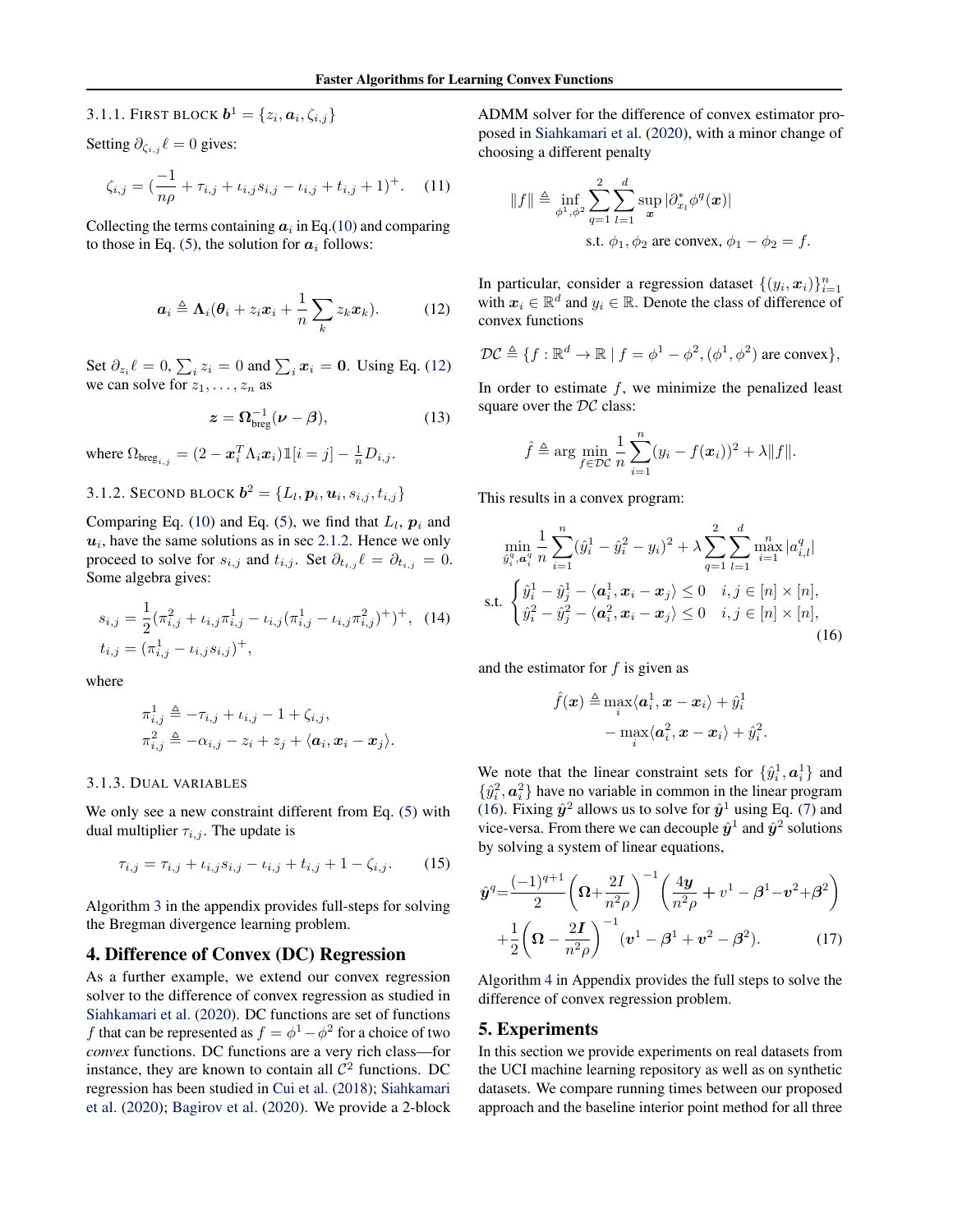



Figure 1. Regression results on UCI datasets

<span id="page-6-2"></span><span id="page-6-0"></span>Table 1. Comparison of Convex Regression run time against baseline on Synthetic Data

|        |    | Seconds                            |            |  |  |  |  |
|--------|----|------------------------------------|------------|--|--|--|--|
| $\, n$ | a. | Baseline (Siahkamari et al., 2020) | This Paper |  |  |  |  |
| 1000   |    | 32.3                               | 3.63       |  |  |  |  |
| 1000   |    | 30.8                               | 3.75       |  |  |  |  |
| 1000   |    | 54.5                               | 4.03       |  |  |  |  |
| 1000   |    | 112.3                              | 4.12       |  |  |  |  |
| 1000   | 32 | 189.3                              | 4.37       |  |  |  |  |

problems (convex regression, DC regression, and Bregman divergence learning). We also compare both our DC regression algorithm as well as our Bregman divergence learning algorithm to state-of-the-art regression and classification methods, and show that our approach is close to state-of-theart in terms of accuracy. We compare our (DC)-regression algorithm with state-of-the-art regression models.

For the ADMM-based methods, we use a V100 Nvidia GPU processor with 11 gigabyte of GPU memory, and 4 cores of CPU. For all the other methods we use a 16 core CPU.

## 5.1. Timing Results for Convex and DC Regression

To demonstrate the effectiveness of our proposed approach, we first compare on synthetic data the existing interior point method to our 2-block ADMM method on standard convex regression and DC regression. Here, we fixed the number of data points at 1000 and tested data of dimensionality  $d \in \{2, 4, 8, 12, 32\}.$ 

<span id="page-6-1"></span>Table 2. Comparison of DC Regression run time against baseline on Synthetic Data

| $\sigma$ |    |                                    |            |  |  |  |  |  |
|----------|----|------------------------------------|------------|--|--|--|--|--|
|          |    | Seconds                            |            |  |  |  |  |  |
| $\, n$   | d  | Baseline (Siahkamari et al., 2020) | This Paper |  |  |  |  |  |
| 1000     |    | 140.9                              | 3.67       |  |  |  |  |  |
| 1000     |    | 113.9                              | 3.79       |  |  |  |  |  |
| 1000     |    | 210.3                              | 4.05       |  |  |  |  |  |
| 1000     | 16 | 351.6                              | 4.15       |  |  |  |  |  |
| 1000     | 32 | 823.2                              | 4.42       |  |  |  |  |  |

Results are shown in Tables [1](#page-6-0) and [2.](#page-6-1) We see that our method ranges from 8.8x faster than the interior point method to up to 186x faster. Note that the interior point method fails on large data sets, and cannot be run for many of the UCI data sets tested later.

## 5.2. Results on Real Data

Now we experiment with our DC regression algorithm and the Bregman divergence learning algorithm (PBDL) on real data sets, and report accuracy and timing results. For PBDL, we compare against its predecessor (PBDL\_0) as well as state of the art classification models. All results are reported either on the pre-specifed train/test split or a 5-fold cross validation set based on instruction for each dataset.

For the purpose of comparisons, we compare to the previous (DC)-regression and PBDL algorithms. Furthermore, we pick two popular tree-based algorithms XGboost and Random Forest. We also consider Lasso as a baseline. Ac-cording to Fernández-Delgado et al. [\(2014;](#page-8-19) [2019\)](#page-8-20), Random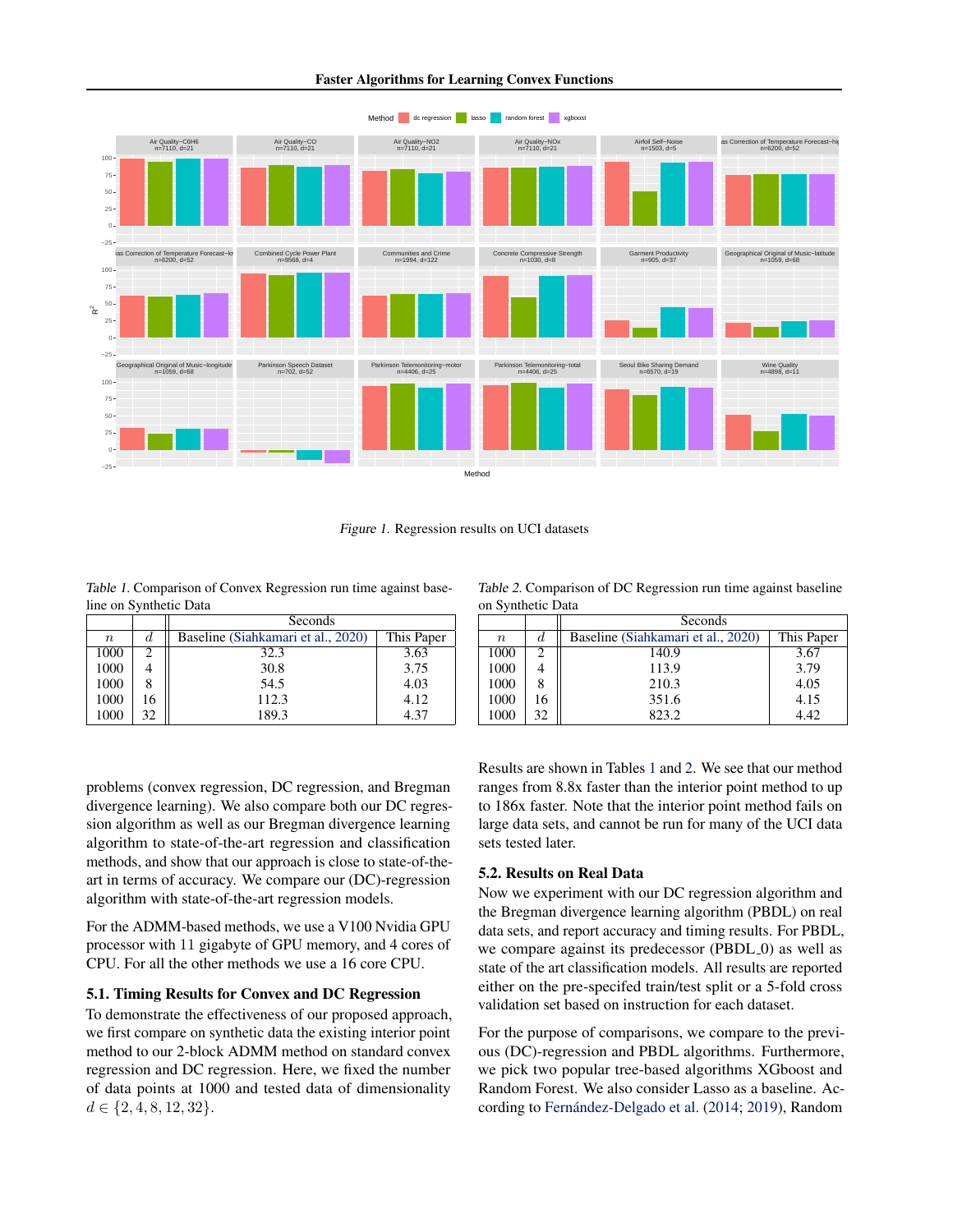Forest achieves the state of the art on most regression and classification tasks. More recently, XGboost has been shown to achive the state of the art on many real datasets and *Kaggle.com* competitions [\(Chen & Guestrin,](#page-8-21) [2016\)](#page-8-21). However, we stress that achieving state-of-the-art results is not the purpose of our experiments.

We provide the details of hyper-parameters for each method.

**DC-regression**: We choose  $\lambda$  from a grid 10<sup>-3:3</sup> by 5 fold cross validation. Then we do at most 2 more rounds of grid search around the optimal  $\lambda$  at the first round. We fix  $\rho = 0.01$  and choose T by early stopping, i.e., whenever validation error improvement is less than  $10^{-3}$  after n iterations of ADMM.

PBDL: We predict the classes using a 5 nearest neighbour scheme  $i_{\text{nearest}}(\boldsymbol{x}) = \arg \min_i D_{\phi}(\boldsymbol{x}, \boldsymbol{x}_i)$ . where  $D_{\phi}$  is learned Bregman divergence. Tuning  $\lambda$  is similar to DCregression.

**PBDL 0:** We use the existing code from the authors for learning a Bregman divergence based on Groubi solvers. We use their built-in parameter tuner for  $\lambda$  which is based on 5 fold cross validation.

XGboost Regressor/Classifier: max depth and learning rate is found by 5 fold cross validation over  $\{1, \ldots, 10\} \times \{0.05, 0.1, 0.5\}$ . Other parameters set to default. We use the xgboost 1.6.0 package in [Chen &](#page-8-21) [Guestrin](#page-8-21) [\(2016\)](#page-8-21).

Random Forest Regressor/Classifier:  $n_f$  features is found by 5 fold cross validation over  $[d^{0.25}, d^{0.75}]$ . We use the sklearn package in [Pedregosa et al.](#page-8-22) [\(2011\)](#page-8-22).

Lasso: We use the sklearn package function LassoCV.

#### 5.2.1. DATASETS

We chose all regression datasets from UCI which have number of instances  $10^3 \le n \le 10^4$ . These were 30 datasets at the time of submission of this paper. We discard 16 of these datasets due to various reasons such as the data set not being available. Some of these datasets have multiple target variables, therefore we report the out of sample  $R^2$  results with a suffix for each target variable.

For classification, we chose all datasets originally used in [Siahkamari et al.](#page-8-2) [\(2019\)](#page-8-2). Further, we include the *abalone* dataset which was too large for the previous PBDL algorithm. We use these datasets as multi-class classification problems. We report accuracy as well as the training runtime.

## 5.2.2. RESULTS

Regression: For our regression experiments we present the out of sample  $R^2$  on [1](#page-6-2)8 datasets in figure 1. We observe our method has similar performance to that of XGboost and Random Forest despite having  $n \times d$  parameters. In



<span id="page-7-0"></span>Figure 2. Classification log(runtime) for all fits on UCI datasets

solar-flare and Parkinson datasets, other methods overfit whereas our algorithm avoids overfitting and it is more robust. Maximum number of instances which we were able to experiment on with reasonable time is about  $10^4$  and is 10x larger than [Siahkamari et al.](#page-8-0) [\(2020\)](#page-8-0) has experimented on. The detailed results are in Appendix.

Classification: For our classification experiments we compare the logarithm of runtimes of all methods in Figure [2.](#page-7-0) In terms of speed, we are on average 30x faster than the original PBDL 0 algorithm. Also PBDL 0 fails to handle the Abalone dataset with  $n = 4177$ , where the new PBDL takes less than a minute to finish one fit. We are slower than XGboost and Random Forest. However, we only rely on a python script code vs an optimized compiled code. We note that the divergence function learned in PBDL can be further used for other tasks such as ranking and clustering. We present the accuracy in Figure [3](#page-18-0) in Appendix. We observe that our Bregman divergence Learning Algorithm (PBDL) as well as the original (PBDL 0) have similar performance to that of XGboost and Random Forest.

### 6. Conclusion

In this paper we, studied the nonparametric convex regression problem with a L1 regularization penalty. we provided a solver for this problem and proved the iteration complexity be  $6n\sqrt{d}/\epsilon$ . The total computational complexity is  $O(n^3d^{1.5}/\epsilon + n^2d^{2.5}/\epsilon + nd^3/\epsilon)$ , which improves that of  $O(n^5d^2/\epsilon)$  already known for this problem. We also extended our solver to the problem of difference of convex (DC) regression and the problem of learning an arbitrary Bregman divergence. We provided comparisons to state of the art regression and classification models.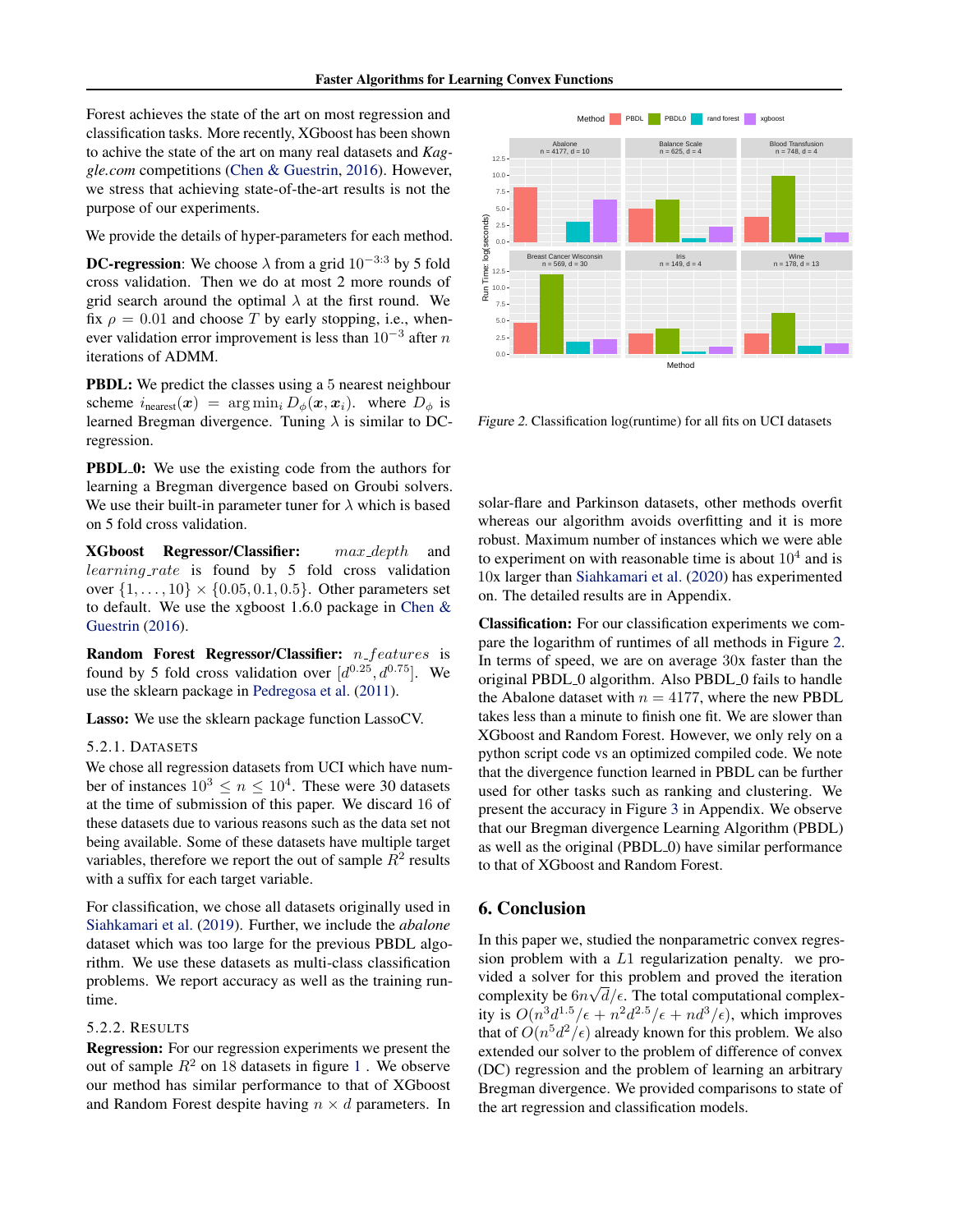## Acknowledgements

This research was supported by the Secretary of Defense for Research and Engineering under Air Force Contract No. FA8702-15-D-0001, Army Research Office Grant W911NF2110246, the National Science Foundation grants CCF-2007350 and CCF-1955981, and the Hariri Data Science Faculty Fellowship Grants, and a gift from the ARM corporation.

## References

- <span id="page-8-4"></span>Afriat, S. N. The construction of utility functions from expenditure data. *International economic review*, 8(1): 67–77, 1967.
- <span id="page-8-1"></span>Amos, B., Xu, L., and Kolter, J. Z. Input convex neural networks. In *International Conference on Machine Learning*, pp. 146–155. PMLR, 2017.
- <span id="page-8-18"></span>Bagirov, A. M., Taheri, S., Karmitsa, N., Sultanova, N., and Asadi, S. Robust piecewise linear l 1-regression via nonsmooth dc optimization. *Optimization Methods and Software*, pp. 1–21, 2020.
- <span id="page-8-7"></span>Balázs, G. Convex regression: theory, practice, and applications. 2016.
- <span id="page-8-10"></span>Bertsimas, D. and Mundru, N. Sparse convex regression. *INFORMS Journal on Computing*, 33(1):262–279, 2021.
- <span id="page-8-6"></span>Boyd, S., Boyd, S. P., and Vandenberghe, L. *Convex optimization*. Cambridge university press, 2004.
- <span id="page-8-21"></span>Chen, T. and Guestrin, C. Xgboost: A scalable tree boosting system. In *Proceedings of the 22nd acm sigkdd international conference on knowledge discovery and data mining*, pp. 785–794, 2016.
- <span id="page-8-9"></span>Chen, W. and Mazumder, R. Multivariate convex regression at scale. *arXiv preprint arXiv:2005.11588*, 2020.
- <span id="page-8-17"></span>Cui, Y., Pang, J.-S., and Sen, B. Composite differencemax programs for modern statistical estimation problems. *SIAM Journal on Optimization*, 28(4):3344–3374, 2018.
- <span id="page-8-14"></span>Eckstein, J. and Yao, W. Augmented lagrangian and alternating direction methods for convex optimization: A tutorial and some illustrative computational results. *RUTCOR Research Reports*, 32(3), 2012.
- <span id="page-8-19"></span>Fernández-Delgado, M., Cernadas, E., Barro, S., and Amorim, D. Do we need hundreds of classifiers to solve real world classification problems? *The journal of machine learning research*, 15(1):3133–3181, 2014.
- <span id="page-8-20"></span>Fernández-Delgado, M., Sirsat, M. S., Cernadas, E., Alawadi, S., Barro, S., and Febrero-Bande, M. An extensive experimental survey of regression methods. *Neural Networks*, 111:11–34, 2019.
- <span id="page-8-13"></span>Gabay, D. and Mercier, B. A dual algorithm for the solution of nonlinear variational problems via finite element approximation. *Computers & mathematics with applications*, 2(1):17–40, 1976.
- <span id="page-8-11"></span>Ghosh, A., Pananjady, A., Guntuboyina, A., and Ramchandran, K. Max-affine regression: Provable, tractable, and near-optimal statistical estimation. *arXiv preprint arXiv:1906.09255*, 2019.
- <span id="page-8-15"></span>He, B. and Yuan, X. On the  $o(1/n)$  convergence rate of the douglas–rachford alternating direction method. *SIAM Journal on Numerical Analysis*, 50(2):700–709, 2012.
- <span id="page-8-12"></span>Kim, S., Bahmani, S., and Lee, K. Max-linear regression by scalable and guaranteed convex programming. *arXiv preprint arXiv:2103.07020*, 2021.
- <span id="page-8-8"></span>Mazumder, R., Choudhury, A., Iyengar, G., and Sen, B. A computational framework for multivariate convex regression and its variants. *Journal of the American Statistical Association*, 114(525):318–331, 2019.
- <span id="page-8-23"></span>Nagurney, A. *Network economics: A variational inequality approach*, volume 10. Springer Science & Business Media, 1998.
- <span id="page-8-16"></span>Paszke, A., Gross, S., Massa, F., Lerer, A., Bradbury, J., Chanan, G., Killeen, T., Lin, Z., Gimelshein, N., Antiga, L., et al. Pytorch: An imperative style, high-performance deep learning library. *Advances in neural information processing systems*, 32:8026–8037, 2019.
- <span id="page-8-22"></span>Pedregosa, F., Varoquaux, G., Gramfort, A., Michel, V., Thirion, B., Grisel, O., Blondel, M., Prettenhofer, P., Weiss, R., Dubourg, V., Vanderplas, J., Passos, A., Cournapeau, D., Brucher, M., Perrot, M., and Duchesnay, E. Scikit-learn: Machine learning in Python. *Journal of Machine Learning Research*, 12:2825–2830, 2011.
- <span id="page-8-2"></span>Siahkamari, A., Saligrama, V., Castanon, D., and Kulis, B. Learning bregman divergences. *arXiv e-prints*, pp. arXiv–1905, 2019.
- <span id="page-8-0"></span>Siahkamari, A., Gangrade, A., Kulis, B., and Saligrama, V. Piecewise linear regression via a difference of convex functions. In *International Conference on Machine Learning*, pp. 8895–8904. PMLR, 2020.
- <span id="page-8-5"></span>Varian, H. R. The nonparametric approach to demand analysis. *Econometrica: Journal of the Econometric Society*, pp. 945–973, 1982.
- <span id="page-8-3"></span>Zhang, X., Li, Y., Zhang, Z., and Zhang, Z.-L.  $f$ -gail: Learning f-divergence for generative adversarial imitation learning. *arXiv preprint arXiv:2010.01207*, 2020.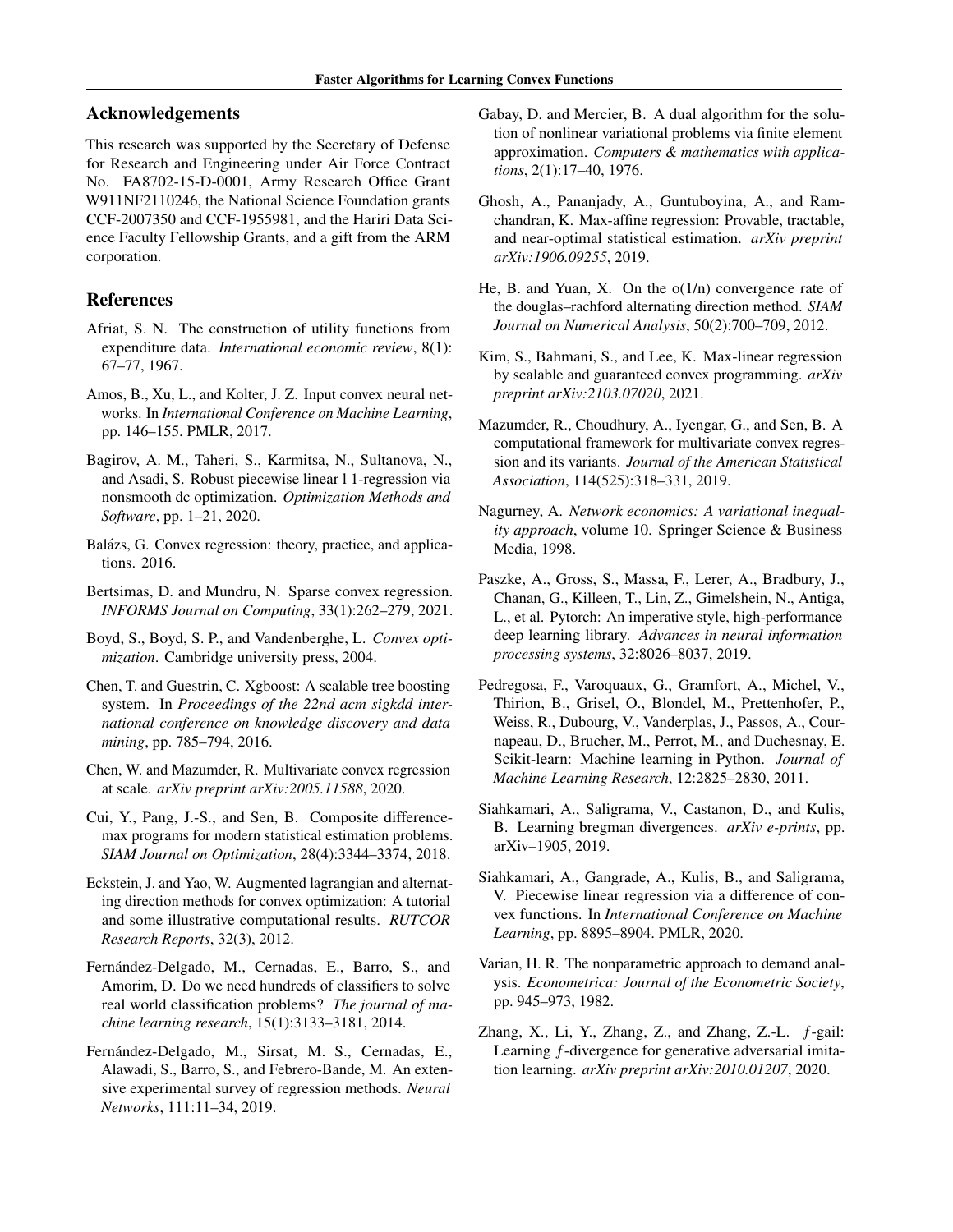# Appendix to 'Faster Convex Lipschitz Regression via 2 blocks ADMM'

## A. Algorithms

Algorithm 3 Learning a Bregman divergence

<span id="page-9-1"></span>1: **Require:**  $\{(x_i, y_i) | x_i \in \mathbb{R}^d, y_i \in \mathbb{N}\}_{i \in [n]}$  and  $\{\rho, \lambda, T\}$ 2:  $z_i = s_{i,j} = t_{i,j} = \alpha_{i,j} = \tau_{i,j} \leftarrow 0$ 3:  $\boldsymbol{L} = \boldsymbol{a}_i = \boldsymbol{p}_i = \boldsymbol{u}_i = \boldsymbol{\eta}_i = \boldsymbol{\gamma}_i \leftarrow \boldsymbol{0}_{d \times 1}$ 4: for  $t = 1$  to  $T$  do 5: **Update**  $\zeta_{i,j}$  by Eq. [\(11\)](#page-5-2) 6: **Update** z by Eq.  $(13)$ 7: **Update**  $a_i$  by Eq. [\(12\)](#page-5-0) 8:  $L_l \leftarrow \textbf{L\_update}(\{\gamma_{i,l}, |\eta_{i,l} + a_{i,l}|\}_{i \in [n]}, \lambda/\rho)$ 9: **Update**  $s_{i,j}$ ,  $t_{i,j}$  by Eq. [\(14\)](#page-5-4) 10: **Update**  $u_{i,l}$ ,  $p_{i,l}^+$ ,  $p_{i,l}^-$  by Eq. [\(8\)](#page-2-3) 11: **Update**  $\alpha_{i,j}, \gamma_{i,l}, \eta_{i,l}$  by Eq. [\(9\)](#page-3-3) 12: **Update**  $\tau_{i,j}$  by Eq. [\(15\)](#page-5-5) 13: end for

14: **return:**  $f(\cdot) \triangleq \max_{i=1}^n (\langle a_i, \cdot - x_i \rangle + z_i)$ 

<span id="page-9-2"></span>Algorithm 4 Difference of convex regression **Require:**  $\{(x_i, y_i)\}_{i=1}^n$ ,  $\rho$ ,  $\lambda$ , and T 1:  $\hat{y}_i^q = s_{i,j}^q = \alpha_{i,j}^q \leftarrow 0$  $2\colon\, \overset{\centerdot}{\bm{L}}\!\!\!\!{}^q = \bm{a}_i^{q} = \bm{p}_i^{q^{i,j}} = \bm{u}_i^{q} = \bm{\eta}_i^{q} = \bm{\gamma}_i^{q} \leftarrow \bm{0}_{d\times 1}$ 3: for  $t = 1$  to  $T$  do 4: **Update**  $\hat{\mathbf{y}}^q$  by Eq. [\(17\)](#page-5-6) 5: **Update**  $a_i^q$  by Eq. [\(6\)](#page-2-0) 6:  $L_l^{\bar{q}} \leftarrow \textbf{L\_update}(\{\gamma_{i,l}^q, |\eta_{i,l}^q + a_{i,l}^q|\}_{i \in [n]}, \lambda/\rho)$ 7: **Update**  $u_{i,l}^q, p_{i,l}^{q+}, p_{i,l}^{q-}, s_{i,j}^q$  by Eq. [\(8\)](#page-2-3) 8: **Update**  $\alpha_{i,j}^{\vec{q}}, \gamma_{i,l}^{\vec{q}}, \eta_{i,l}^{\vec{q}}$  by Eq. [\(9\)](#page-3-3) 9: end for 10: **return**  $\phi^q(\cdot) \triangleq \max_{i=1}^n (\langle \boldsymbol{a}_i^q, \cdot - \boldsymbol{x}_i \rangle + \hat{y}_i^q)$ 

## <span id="page-9-0"></span>B. Derivations

#### B.1. ADMM Convergence

Theorem [1](#page-3-4) gives convergence of the ADMM procedure. We follow analysis similar to He  $\&$  Yuan [\(2012\)](#page-8-15) and give all steps for the sake of completeness. We first restate the convergence as follows:

Theorem 1. *Consider the separable convex optimization problem:*

$$
\min_{\mathbf{b}^1 \in \mathcal{S}_1, \mathbf{b}^2 \in \mathcal{S}_2} \left[ \psi(\mathbf{b}^1, \mathbf{b}^2) = \psi_1(\mathbf{b}^1) + \psi_2(\mathbf{b}^2) \right]
$$
  
s.t :  $\mathbf{Ab}^1 + \mathbf{Bb}^2 + \mathbf{b} = \mathbf{0}$ ,

where  $(b^1, b^2)$  are the block variables,  $(S_1, S_2)$  are convex sets that includes all zero vectors,  $(A, B)$  are the coefficient matrices and  $b$  is a constant vector. Let  $b^1_t$  and  $b^2_t$  be solutions at iteration  $t$  of a two block ADMM procedure with learning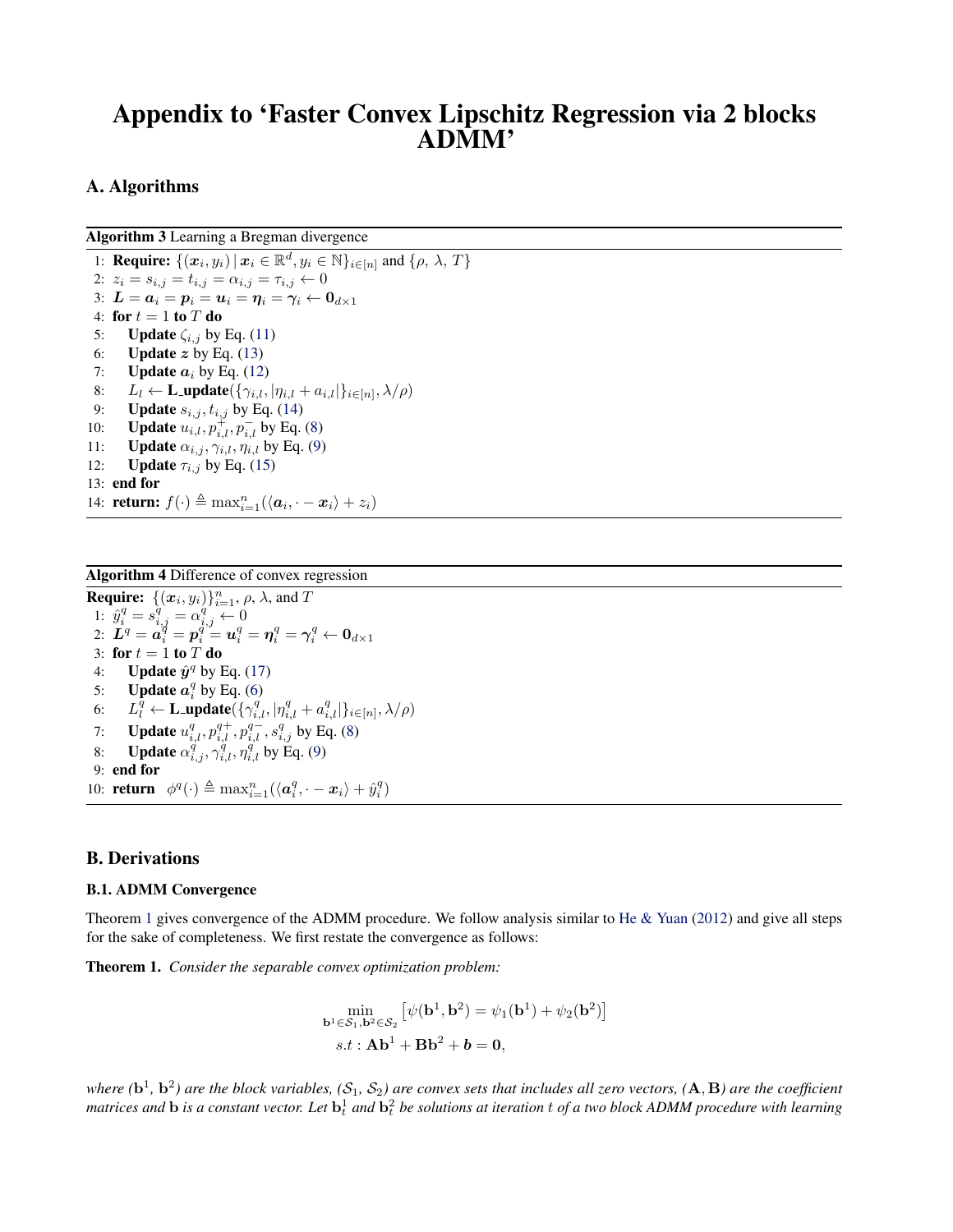*rate* ρ*. i.e:*

$$
\mathbf{b}_{t+1}^{1} = \arg \min_{\mathbf{b}^{1} \in \mathcal{S}_{1}} \psi_{1}(\mathbf{b}^{1}) + \frac{\rho}{2} ||A\mathbf{b}^{1} + B\mathbf{b}_{t}^{2} + \mathbf{b} - \frac{1}{\rho} \mathbf{d}_{t} ||^{2}
$$
  

$$
\mathbf{b}_{t+1}^{2} = \arg \min_{\mathbf{b}^{2} \in \mathcal{S}_{2}} \psi_{2}(\mathbf{b}^{2}) + \frac{\rho}{2} ||A\mathbf{b}_{t+1}^{1} + B\mathbf{b}^{2} + \mathbf{b} - \frac{1}{\rho} \mathbf{d}_{t} ||^{2}
$$
  

$$
\mathbf{d}_{t+1} = \mathbf{d}_{t} - \rho (A\mathbf{b}_{t+1}^{1} + B\mathbf{b}_{t+1}^{2} + \mathbf{b}),
$$

*where*  $\mathbf{b}_0^1 = \mathbf{b}_0^2 = \mathbf{d}_0 = 0$ .

Denote the average of iterates as  $(\tilde{\bf b}_{T}^1,\tilde{\bf b}_{T}^2)=\left(\frac{1}{T}\sum_{t=1}^T{\bf b}_t^1,\frac{1}{T}\sum_{t=1}^T{\bf b}_t^2\right)$ . For all  $\kappa$  we have

$$
\psi(\tilde{\mathbf{b}}_T^1, \tilde{\mathbf{b}}_T^2) - \psi(\mathbf{b}_*^1, \mathbf{b}_*^2) - \boldsymbol{\kappa}^T(\mathbf{A}\tilde{\mathbf{b}}_T^1 + \mathbf{B}\tilde{\mathbf{b}}_T^2 + \boldsymbol{b}) \leq \frac{1}{T} \left(\frac{\rho}{2} \|\mathbf{B} \mathbf{b}_*^2\|^2 + \frac{1}{2\rho} \|\boldsymbol{\kappa}\|^2\right),
$$

where  $(\mathbf{b}_1^*, \mathbf{b}_2^*)$  are the optimal solutions.

Before presenting the proof, we define a dual variable like sequence  $\{\overline{d}_t\}_t$  with the update relation as

$$
\overline{\mathbf{d}}_{t+1} = \mathbf{d}_t - \rho(\mathbf{A}\mathbf{b}_{t+1}^1 + \mathbf{B}\mathbf{b}_t^2 + \mathbf{b}).
$$

The only difference between  $\bar{d}_{t+1}$  and  $d_{t+1}$  is due to  $b_t^2$  and  $b_{t+1}^2$ . We have the following relation:

<span id="page-10-5"></span>
$$
\overline{\mathbf{d}}_{t+1} - \mathbf{d}_{t+1} = \rho \mathbf{B} (\mathbf{b}_{t+1}^2 - \mathbf{b}_t^2). \tag{18}
$$

<span id="page-10-0"></span>**Lemma 1.** *[from [Nagurney](#page-8-23)* [\(1998\)](#page-8-23)] Let  $\mathbf{b}^* = \min_{\mathbf{b} \in \mathcal{S}} \psi(\mathbf{b})$  where  $\psi$  is continuously differentiable and S is closed and *convex. Then* b ∗ *satisfies,*

<span id="page-10-4"></span><span id="page-10-2"></span><span id="page-10-1"></span>
$$
\langle \nabla \psi (\mathbf{b}^*) , \mathbf{b} - \mathbf{b}^* \rangle \ge 0, \quad \forall \mathbf{b} \in \mathcal{S}.
$$

Applying Lemma [1](#page-10-0) to optimization problems of ADMM gives,

$$
\left\langle \nabla \psi \left( \mathbf{b}_{t+1}^1 \right) + \rho \mathbf{A}^T \left( \mathbf{A} \mathbf{b}_{t+1}^1 + \mathbf{B} \mathbf{b}_t^2 + \mathbf{b} - \frac{1}{\rho} \mathbf{d}_t \right), \mathbf{b}^1 - \mathbf{b}_{t+1}^1 \right\rangle \ge 0, \quad \forall \mathbf{b}^1 \in \mathcal{S}_1
$$
\n(19)

$$
\left\langle \nabla \psi \left( \mathbf{b}_{t+1}^2 \right) + \rho \mathbf{B}^T \left( \mathbf{A} \mathbf{b}_{t+1}^1 + \mathbf{B} \mathbf{b}_{t+1}^2 + \mathbf{b} - \frac{1}{\rho} \mathbf{d}_t \right), \mathbf{b}^2 - \mathbf{b}_{t+1}^2 \right\rangle \ge 0, \quad \forall \mathbf{b}^2 \in \mathcal{S}_2.
$$
 (20)

Combining Eq. [19,](#page-10-1) [20,](#page-10-2) and the  ${\{\overline{\mathbf{d}}_t\}_t}$  update rule we get,  $\forall \mathbf{b}^1 \in S_1, \forall \mathbf{b}^2 \in S_2$ ,

$$
\left\langle \nabla \psi \left( \mathbf{b}_{t+1}^1 \right) - \mathbf{A}^T \overline{\mathbf{d}}_{t+1}, \mathbf{b}^1 - \mathbf{b}_{t+1}^1 \right\rangle \ge 0, \quad \left\langle \nabla \psi \left( \mathbf{b}_{t+1}^2 \right) - \mathbf{B}^T \overline{\mathbf{d}}_{t+1} - \rho \mathbf{B}^T \mathbf{B} (\mathbf{b}_t^2 - \mathbf{b}_{t+1}^2), \mathbf{b}^2 - \mathbf{b}_{t+1}^2 \right\rangle \ge 0. \tag{21}
$$

Theorem [1](#page-3-4) is a direct conclusion of the following Lemma.

<span id="page-10-3"></span>**Lemma 2.** For all  $\mathbf{b}^1, \mathbf{b}^2, \kappa$  we have,

$$
\psi(\mathbf{b}^1, \mathbf{b}^2) - \psi(\mathbf{b}_{t+1}^1, \mathbf{b}_{t+1}^2) + \kappa^T (\mathbf{A} \mathbf{b}_{t+1}^1 + \mathbf{B} \mathbf{b}_{t+1}^2 + \mathbf{b}) - \overline{\mathbf{d}}_{t+1}^T (\mathbf{A} \mathbf{b}^1 + \mathbf{B} \mathbf{b}^2 + \mathbf{b}) + Z_t - Z_{t+1} \ge 0,
$$

 $where Z_t = \frac{\rho}{2} \|\mathbf{b}^2 - \mathbf{b}_t^2\|_{\mathbf{B}^{\mathbf{T}}\mathbf{B}}^2 + \frac{1}{2\rho} \|\boldsymbol{\kappa} - \mathbf{d}_t\|^2$  and  $\|\mathbf{x}\|_{\mathbf{M}}^2 = \mathbf{x}^{\mathbf{T}}\mathbf{M}\mathbf{x}$ .

Let  $\mathbf{b}^1$ ,  $\mathbf{b}^2$  be  $(\mathbf{b}_1^*, \mathbf{b}_2^*)$ . By definition we have  $\mathbf{Ab}_*^1 + \mathbf{Bb}_*^2 + \mathbf{b} = 0$  which cancels an inner product. Rearranging and averaging over time gives

$$
\psi(\mathbf{b}_{t+1}^1, \mathbf{b}_{t+1}^2) - \psi(\mathbf{b}_*^1, \mathbf{b}_*^2) - \kappa^T (\mathbf{A} \mathbf{b}_{t+1}^1 + \mathbf{B} \mathbf{b}_{t+1}^2 + \mathbf{b}) \le Z_t - Z_{t+1}
$$
\n
$$
\frac{1}{T} \left( \sum_{t=0}^{T-1} \psi(\mathbf{b}_{t+1}^1, \mathbf{b}_{t+1}^2) \right) - \psi(\mathbf{b}_*^1, \mathbf{b}_*^2) - \kappa^T (\mathbf{A} \tilde{\mathbf{b}}_T^1 + \mathbf{B} \tilde{\mathbf{b}}_T^2 + \mathbf{b}) \le \frac{1}{T} \left( \sum_{t=0}^{T-1} Z_t - Z_{t+1} \right).
$$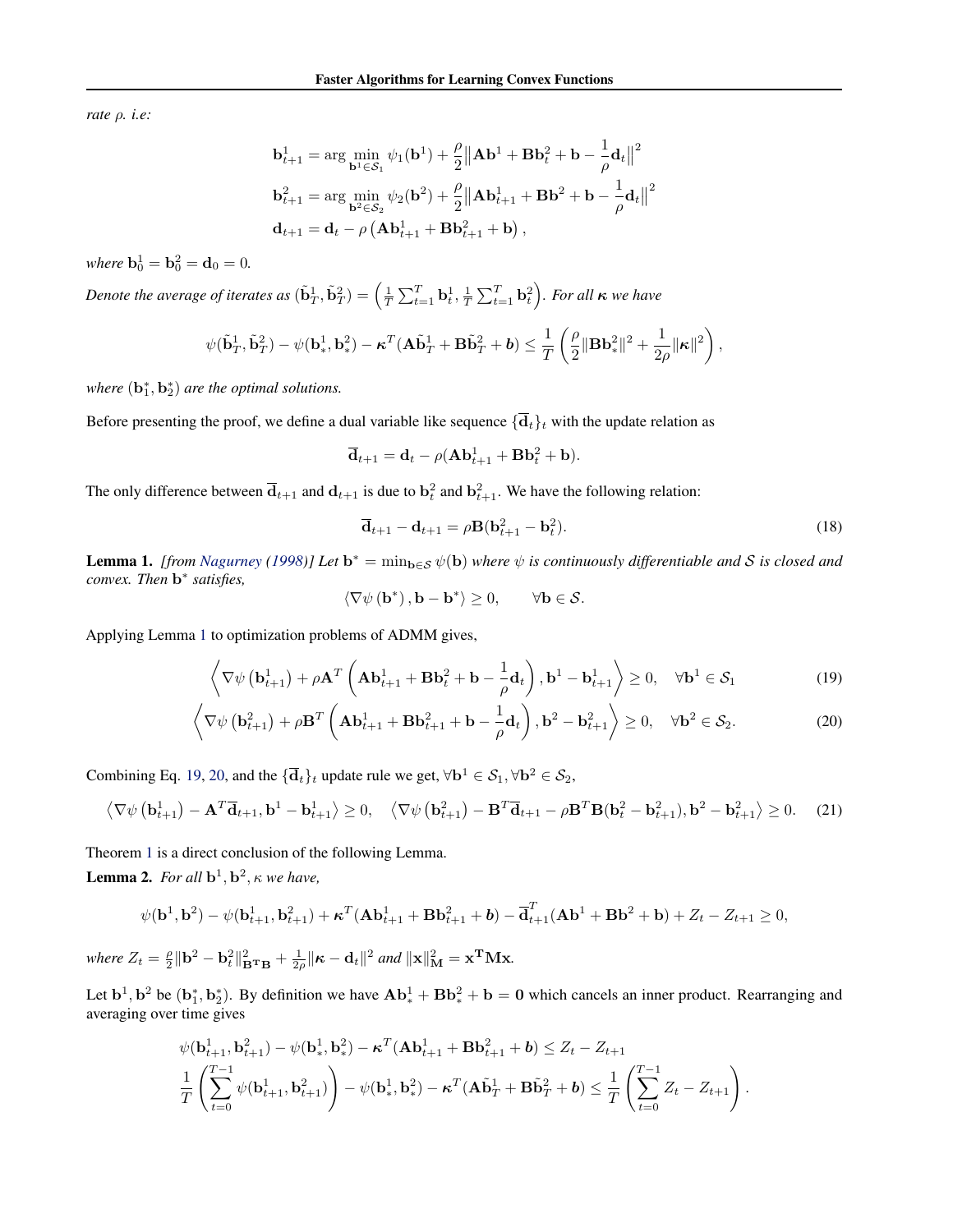The RHS telescopes. Since  $Z_t \ge 0$  we have  $RHS \le Z_0$ . We lower bound LHS with Jensen Inq. as  $\psi(\tilde{\mathbf{b}}_T^1, \tilde{\mathbf{b}}_T^2) \le$  $\frac{1}{T} \sum_{t=0}^{T-1} \psi(\mathbf{b}_{t+1}^1, \mathbf{b}_{t+1}^2)$ . Combining LHS and RHS we get

<span id="page-11-1"></span>
$$
\psi(\tilde{\mathbf{b}}_T^1, \tilde{\mathbf{b}}_T^2) - \psi(\mathbf{b}_*^1, \mathbf{b}_*^2) - \boldsymbol{\kappa}^T (\mathbf{A} \tilde{\mathbf{b}}_T^1 + \mathbf{B} \tilde{\mathbf{b}}_T^2 + \boldsymbol{b}) \leq \frac{1}{T} Z_0,
$$

which is the statement in Theorem [1](#page-3-4) assuming the initial variables are 0s.

We continue to prove Lemma [2.](#page-10-3) We start with convexity definition for both  $\psi_1$  and  $\psi$  as,

$$
\psi_1(\mathbf{b}^1) - \psi_1(\mathbf{b}_{t+1}^1) - (\mathbf{b}^1 - \mathbf{b}_{t+1}^1)^T \nabla \psi_1(\mathbf{b}_{t+1}^1) \ge 0; \quad \psi_2(\mathbf{b}^2) - \psi_2(\mathbf{b}_{t+1}^2) - (\mathbf{b}^2 - \mathbf{b}_{t+1}^2)^T \nabla \psi_2(\mathbf{b}_{t+1}^2) \ge 0.
$$

Summing the relations and plugging in Eq. [21](#page-10-4) give,

$$
\psi(\mathbf{b}^1, \mathbf{b}^2) - \psi(\mathbf{b}_{t+1}^1, \mathbf{b}_{t+1}^2) - (\mathbf{b}^1 - \mathbf{b}_{t+1}^1)^T \mathbf{A}^T \overline{\mathbf{d}}_{t+1} - (\mathbf{b}^2 - \mathbf{b}_{t+1}^2)^T \mathbf{B}^T \overline{\mathbf{d}}_{t+1} - \rho (\mathbf{b}^2 - \mathbf{b}_{t+1}^2)^T \mathbf{B}^T \mathbf{B} (\mathbf{b}_t^2 - \mathbf{b}_{t+1}^2) \ge 0.
$$
\n(22)

The update rule of  $\overline{\mathbf{d}}$  gives  $\mathbf{Ab}_{t+1}^1 + \mathbf{B}\mathbf{b}_t^2 + \mathbf{b} + \frac{1}{\rho}(\overline{\mathbf{d}}_{t+1} - \mathbf{d}_t) = \mathbf{0}$ . Then for all  $\kappa$ , we have  $(\kappa - \overline{\mathbf{d}}_{t+1})^T (\mathbf{Ab}_{t+1}^1 + \mathbf{B}\mathbf{b}_t^2 +$  $\mathbf{b} + \frac{1}{\rho}(\overline{\mathbf{d}}_{t+1} - \mathbf{d}_t)$  = 0. Adding such a term to  $T_1$  does not change its value. After adding the zero inner product, we rearrange  $T_1$  as

$$
T_1 = \underbrace{\kappa^T (\mathbf{A} \mathbf{b}_{t+1}^1 + \mathbf{B} \mathbf{b}_{t+1}^2 + \mathbf{b}) - \overline{\mathbf{d}}_{t+1}^T (\mathbf{A} \mathbf{b}^1 + \mathbf{B} \mathbf{b}^2 + \mathbf{b})}_{Y_1} + \rho \underbrace{(\mathbf{b}^2 - \mathbf{b}_{t+1}^2)^T \mathbf{B}^T \mathbf{B} (\mathbf{b}_{t+1}^2 - \mathbf{b}_t^2)}_{Y_2} + (\kappa - \overline{\mathbf{d}}_{t+1})^T (\mathbf{B} (\mathbf{b}_t^2 - \mathbf{b}_{t+1}^2) + \frac{1}{\rho} (\overline{\mathbf{d}}_{t+1} - \mathbf{d}_t)).
$$

Plugging Eq. [18](#page-10-5) in  $Y_3$  gives  $Y_3 = \frac{1}{\rho} (\kappa - \overline{\mathbf{d}}_{t+1})^T (\mathbf{d}_{t+1} - \mathbf{d}_t)$ .

We use the following norm square relation and prove it at the end,

<span id="page-11-0"></span>**Lemma 3.** For a symmetric  $M = M^T$  we have,

$$
(\mathbf{x}-\mathbf{y})^T \mathbf{M}(\mathbf{z}-\mathbf{t}) = \frac{1}{2} \left( \|\mathbf{x}-\mathbf{t}\|_{\mathbf{M}}^2 - \|\mathbf{x}-\mathbf{z}\|_{\mathbf{M}}^2 \right) + \frac{1}{2} \left( \|\mathbf{y}-\mathbf{z}\|_{\mathbf{M}}^2 - \|\mathbf{y}-\mathbf{t}\|_{\mathbf{M}}^2 \right).
$$

Using Lemma [3,](#page-11-0) we get

$$
Y_2 = \frac{1}{2} \left( \|\mathbf{b}^2 - \mathbf{b}_t^2\|_{\mathbf{B}^{\mathbf{T}} \mathbf{B}}^2 - \|\mathbf{b}^2 - \mathbf{b}_{t+1}^2\|_{\mathbf{B}^{\mathbf{T}} \mathbf{B}}^2 \right) - \frac{1}{2} \|\mathbf{b}_{t+1}^2 - \mathbf{b}_t^2\|_{\mathbf{B}^{\mathbf{T}} \mathbf{B}}^2
$$
  

$$
Y_3 = \frac{1}{\rho} \frac{1}{2} \left( \|\boldsymbol{\kappa} - \mathbf{d}_t\|_{\mathbf{I}}^2 - \|\boldsymbol{\kappa} - \mathbf{d}_{t+1}\|_{\mathbf{I}}^2 \right) + \frac{1}{\rho} \frac{1}{2} \left( \|\overline{\mathbf{d}}_{t+1} - \mathbf{d}_{t+1}\|_{\mathbf{I}}^2 - \|\overline{\mathbf{d}}_{t+1} - \mathbf{d}_{t}\|_{\mathbf{I}}^2 \right),
$$

since  $B<sup>T</sup>B$  and I are symmetric matrices.

We combine  $Y_2$  and  $Y_3$  as

<span id="page-11-2"></span>
$$
\rho Y_2 + Y_3 = \frac{\rho}{2} \left( \|\mathbf{b}^2 - \mathbf{b}_t^2\|_{\mathbf{B}^T \mathbf{B}}^2 - \|\mathbf{b}^2 - \mathbf{b}_{t+1}^2\|_{\mathbf{B}^T \mathbf{B}}^2 \right) + \frac{1}{2\rho} \left( \|\boldsymbol{\kappa} - \mathbf{d}_t\|_{\mathbf{I}}^2 - \|\boldsymbol{\kappa} - \mathbf{d}_{t+1}\|_{\mathbf{I}}^2 \right) \n- \frac{1}{2\rho} \|\overline{\mathbf{d}}_{t+1} - \mathbf{d}_t\|_{\mathbf{I}}^2 + \frac{1}{2\rho} \left( \|\overline{\mathbf{d}}_{t+1} - \mathbf{d}_{t+1}\|_{\mathbf{I}}^2 - \rho^2 \|\mathbf{b}_{t+1}^2 - \mathbf{b}_t^2\|_{\mathbf{B}^T \mathbf{B}} \right) \n= 0 \text{ due to Eq. 18}
$$
\n
$$
\leq \frac{\rho}{2} \left( \|\mathbf{b}^2 - \mathbf{b}_t^2\|_{\mathbf{B}^T \mathbf{B}}^2 - \|\mathbf{b}^2 - \mathbf{b}_{t+1}^2\|_{\mathbf{B}^T \mathbf{B}}^2 \right) + \frac{1}{2\rho} \left( \|\boldsymbol{\kappa} - \mathbf{d}_t\|_{\mathbf{I}}^2 - \|\boldsymbol{\kappa} - \mathbf{d}_{t+1}\|_{\mathbf{I}}^2 \right).
$$

Plugging it back to  $T_1$ ,

$$
T_1 = Y_1 + \rho Y_2 + Y_3 \le Y_1 + \frac{\rho}{2} \left( \| \mathbf{b}^2 - \mathbf{b}_t^2 \right) \|_{\mathbf{B}^T \mathbf{B}}^2 - \| \mathbf{b}^2 - \mathbf{b}_{t+1}^2 \|_{\mathbf{B}^T \mathbf{B}}^2 \right) + \frac{1}{2\rho} \left( \| \boldsymbol{\kappa} - \mathbf{d}_t \|_{\mathbf{I}}^2 - \| \boldsymbol{\kappa} - \mathbf{d}_{t+1} \|_{\mathbf{I}}^2 \right) \le Y_1 + Z_t - Z_{t+1}.
$$
\n(23)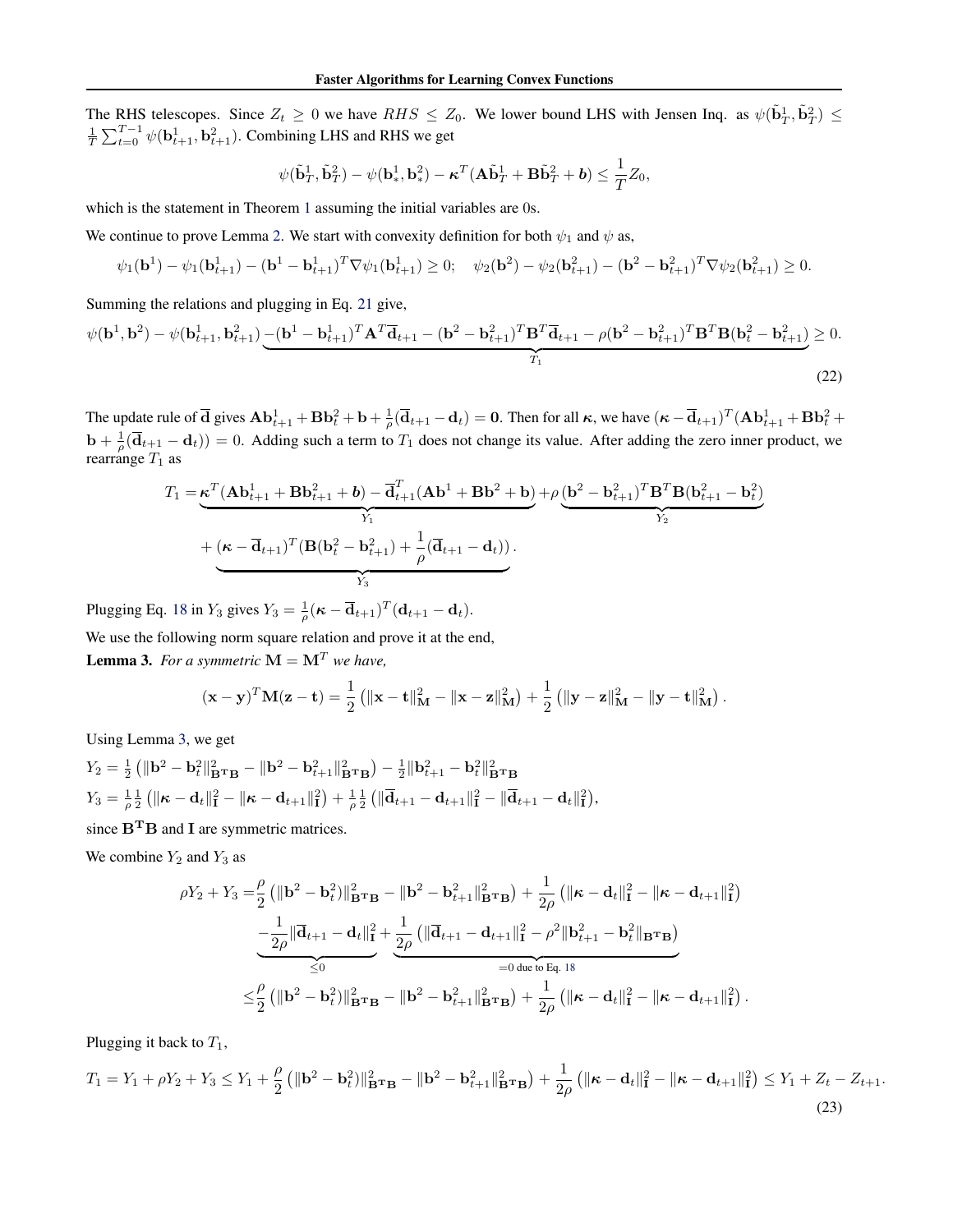Upper bounding  $T_1$  term in Eq. [22](#page-11-1) with Eq. [23](#page-11-2) gives

$$
\psi(\mathbf{b}^1, \mathbf{b}^2) - \psi(\mathbf{b}_{t+1}^1, \mathbf{b}_{t+1}^2) + \kappa^T (\mathbf{A} \mathbf{b}_{t+1}^1 + \mathbf{B} \mathbf{b}_{t+1}^2 + \mathbf{b}) - \overline{\mathbf{d}}_{t+1}^T (\mathbf{A} \mathbf{b}^1 + \mathbf{B} \mathbf{b}^2 + \mathbf{b}) + Z_t - Z_{t+1} \ge 0,
$$

which is the statement in Lemma [2.](#page-10-3)

#### Proof of Lemma [1](#page-10-0) [from [Nagurney](#page-8-23) [\(1998\)](#page-8-23)].

Let  $\phi(\mathbf{t}) = \psi(\mathbf{b}^* + t(\mathbf{b} - \mathbf{b}^*))$  for  $t \in [0, 1]$ . We know that  $\phi$  achieves its minimum at  $t = 0$ . Since S is convex and closed, we have,  $0 \leq [\nabla \phi(t)]_{t=0} = \langle \nabla \psi (\mathbf{b}^*) , \mathbf{b} - \mathbf{b}^* \rangle$ .

### Proof of Lemma [3.](#page-11-0)

Expand RHS as

$$
RHS = \frac{1}{2} \left( \mathbf{t}^T \mathbf{M} \mathbf{t} - 2\mathbf{x}^T \mathbf{M} \mathbf{t} - \mathbf{z}^T \mathbf{M} \mathbf{z} + 2\mathbf{x}^T \mathbf{M} \mathbf{z} \right) + \frac{1}{2} \left( \mathbf{z}^T \mathbf{M} \mathbf{z} - 2\mathbf{y}^T \mathbf{M} \mathbf{z} - \mathbf{t}^T \mathbf{M} \mathbf{t} + 2\mathbf{t}^T \mathbf{M} \mathbf{y} \right)
$$
  
= -\mathbf{x}^T \mathbf{M} \mathbf{t} + \mathbf{x}^T \mathbf{M} \mathbf{z} - \mathbf{y}^T \mathbf{M} \mathbf{z} + \mathbf{t}^T \mathbf{M} \mathbf{y}  
= (\mathbf{x} - \mathbf{y})^T \mathbf{M} (\mathbf{z} - \mathbf{t}).

We reach the  $LHS$ .  $\square$ 

#### <span id="page-12-0"></span>B.2. Proof for Theorem 2 (computational complexity)

**Theorem 2.** Let  $\{\hat{y}_i^t, \mathbf{a}_i^t\}_{i=1}^n$  be the output of Algorithm[\(2\)](#page-3-1) at the  $t^{th}$  iteration,  $\tilde{y}_i \triangleq \frac{1}{T} \sum_{t=1}^T \hat{y}_i^t$  and  $\tilde{\mathbf{a}}_i \triangleq \frac{1}{T} \sum_{t=1}^T \mathbf{a}_i^t$ .  $Denote \ \tilde{f}_T(\boldsymbol{x}) \triangleq \max_i \langle \tilde{a}_i, \boldsymbol{x} - \boldsymbol{x}_i \rangle + \tilde{y}_i$ . Assume  $\max_{i,l} |x_{i,l}| \leq 1$  and  $\operatorname{Var}(\{y_i\}_{i=1}^n) \leq 1$ . If we choose  $\rho = \frac{\sqrt{d\lambda^2}}{n}$ , for  $\lambda \geq \frac{3}{\sqrt{2nd}}$  and  $T \geq n\sqrt{d}$  we have:

$$
\frac{1}{n}\sum_{i}(\tilde{f}_T(\boldsymbol{x}_i)-y_i)^2+\lambda\|\tilde{f}_T\|\leq \min_{\hat{f}}\left(\frac{1}{n}\sum_{i}\left(\hat{f}(\boldsymbol{x}_i)-y_i\right)^2+\lambda\|\hat{f}\|\right)+\frac{6n\sqrt{d}}{T+1}.
$$

For the proof, we make extensive use of Theorem [\(1\)](#page-3-4) which provides convergence rate of a general 2-block ADMM for a separable convex program with linear constraints

<span id="page-12-3"></span><span id="page-12-2"></span><span id="page-12-1"></span>
$$
\min_{\mathbf{b}^1 \in \mathcal{S}_1, \mathbf{b}^2 \in \mathcal{S}_2} \left[ \psi(\mathbf{b}^1, \mathbf{b}^2) = \psi_1(\mathbf{b}^1) + \psi_2(\mathbf{b}^2) \right]
$$
\n
$$
s.t: \mathbf{Ab}^1 + \mathbf{Bb}^2 + \mathbf{b} = \mathbf{0}.
$$
\n(24)

It guarantees for all  $\kappa$  the average solutions of a 2-block ADMM  $(\tilde{\bf b}_{T}^1, \tilde{\bf b}_{T}^2)$  satisfies

$$
\psi(\tilde{\mathbf{b}}_T^1, \tilde{\mathbf{b}}_T^2) - \psi(\mathbf{b}_*^1, \mathbf{b}_*^2) - \boldsymbol{\kappa}^T(\mathbf{A}\tilde{\mathbf{b}}_T^1 + \mathbf{B}\tilde{\mathbf{b}}_T^2 + \boldsymbol{b}) \le \frac{1}{T} \left( \frac{\rho}{2} \|\mathbf{B}\mathbf{b}_*^2\|^2 + \frac{1}{2\rho} \|\boldsymbol{\kappa}\|^2 \right),\tag{25}
$$

where  $(b_1^*, b_2^*)$  are the optimal solutions of program [\(24\)](#page-12-1).

However in Eq. [\(5\)](#page-2-1) we are solving a specific version of program [\(24\)](#page-12-1) of the form

$$
\min_{\hat{y}_i, \mathbf{a}_i, \mathbf{p}_i, L_l \ge 0, \mathbf{u}_i \ge 0, \mathbf{s}_{i,j} \ge 0} \left[ \psi(\hat{y}_i, \mathbf{a}_i, \mathbf{p}_i, L_l, \mathbf{u}_i, s_{i,j}) = \frac{1}{n} \sum_{i=1}^n (\hat{y}_i - y_i)^2 + \lambda \sum_{l=1}^d L_l \right]
$$
\n
$$
\text{s.t.} \begin{cases}\n-s_{i,j} + \hat{y}_i - \hat{y}_j - \langle \mathbf{a}_j, \mathbf{x}_i - \mathbf{x}_j \rangle = 0 & i, j \in [n] \times [n] \\
u_{i,l} + |p_{i,l}| - L_l = 0 & i, l \in [n] \times [d] \\
a_{i,l} - p_{i,l} = 0 & i, l \in [n] \times [d].\n\end{cases}
$$
\n(26)

To match the notations between [\(26\)](#page-12-2) and [\(24\)](#page-12-1) denote the optimal/average ADMM solutions to program [\(26\)](#page-12-2) as

$$
\mathbf{b}_{*}^{1} = [\hat{y}_{1}, \dots, \hat{y}_{n}, a_{1,1}, a_{1,2}, \dots, a_{n,d}]^{T}
$$
  
\n
$$
\mathbf{b}_{*}^{2} = [L_{1}, \dots, L_{d}, p_{1,1}, \dots, p_{n,d}, u_{1,1}, \dots, u_{n,d}, s_{1,1}, \dots, s_{n,n}]^{T}
$$
  
\n
$$
\tilde{\mathbf{b}}_{T}^{1} = [\tilde{y}_{1}, \dots, \tilde{y}_{n}, \tilde{a}_{1,1}, \tilde{a}_{1,2}, \dots, \tilde{a}_{n,d}]^{T}
$$
  
\n
$$
\tilde{\mathbf{b}}_{T}^{2} = [\tilde{L}_{1}, \dots, \tilde{L}_{d}, \tilde{p}_{1,1}, \dots, \tilde{p}_{n,d}, \tilde{u}_{1,1}, \dots, \tilde{u}_{n,d}, \tilde{s}_{1,1}, \dots, \tilde{s}_{n,n}]^{T}.
$$
\n(27)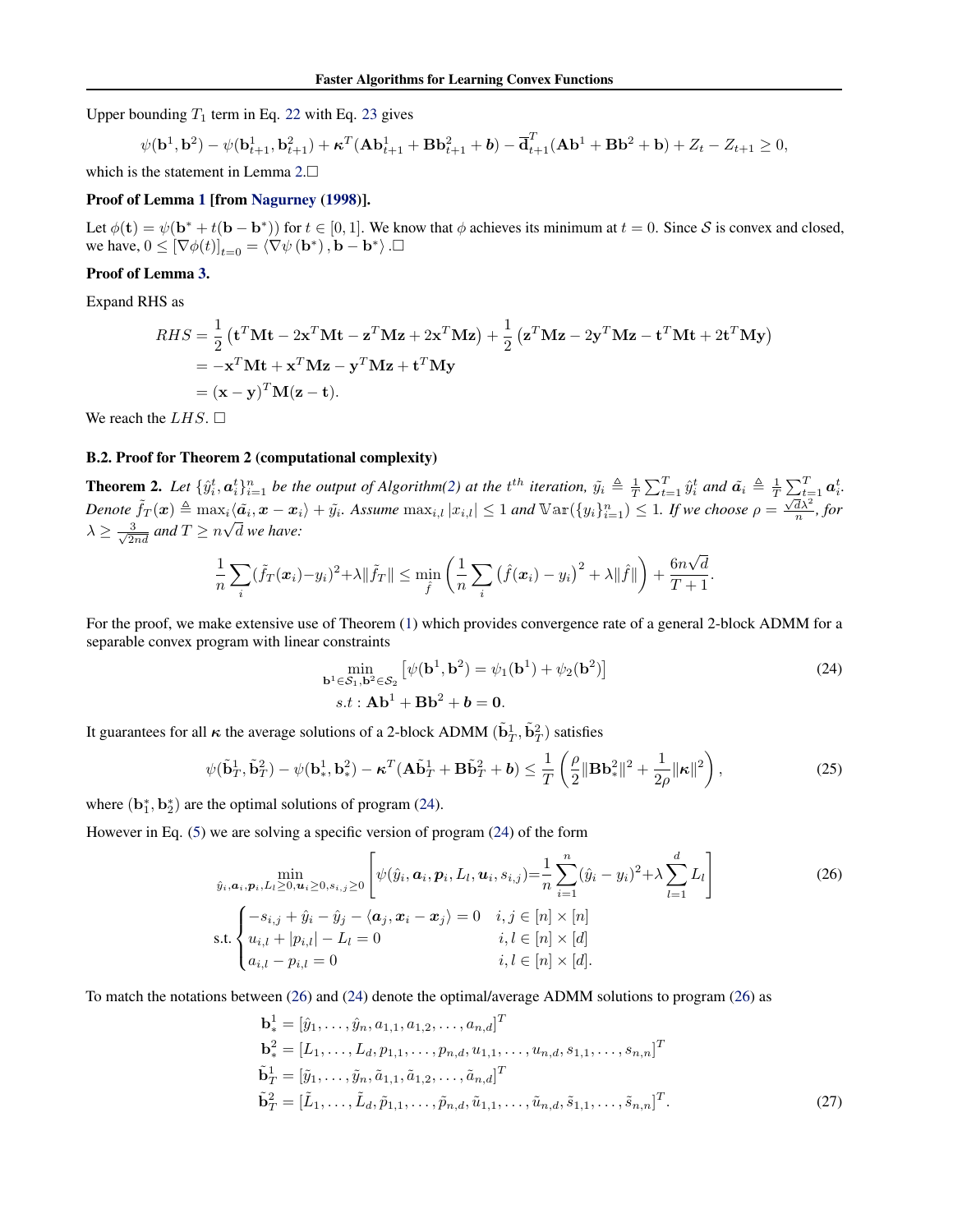Therefore the separable losses for the average iterates of ADMM for program [\(26\)](#page-12-2) are

$$
\psi_1(\tilde{\mathbf{b}}_T^1) = \frac{1}{n} \sum_{i=1}^n (\tilde{y}_i - y_i)^2,
$$
  

$$
\psi_2(\tilde{\mathbf{b}}_T^2) = \lambda \sum_{l=1}^d \tilde{L}_l.
$$
 (28)

Note that convergence rate for  $\psi_1(\tilde{\mathbf{b}}_T^1)+\psi_2(\tilde{\mathbf{b}}_T^2)$  is available by setting  $\kappa = 0$  in [\(25\)](#page-12-3). However this is not sufficient for convergence of our objective  $\frac{1}{n} \sum_i (\tilde{f}_T(\boldsymbol{x}_i) - y_i)^2 + \lambda ||\tilde{f}_T||$ . The reason is  $(\tilde{\mathbf{b}}_T^1, \tilde{\mathbf{b}}_T^2)$  might be violating the constraints in [\(26\)](#page-12-2). This could result in  $\tilde{f}_T(x_i) \neq \tilde{y}_i$  and  $\|\tilde{f}_T\| \neq \sum_{l=1}^d \tilde{L}_l$ . Therefore main steps of the proof of Theorem [\(2\)](#page-3-5) is to characterize and bound the effect of such constraint violations on our objective function. Let us specify how much each linear constraint in program [\(26\)](#page-12-2) is violated,

$$
\varepsilon_{i,j}^1 \triangleq -\tilde{s}_{i,j} + \tilde{y}_i - \tilde{y}_j - \langle \tilde{a}_j, x_i - x_j \rangle, \n\varepsilon_{i,l}^2 \triangleq \tilde{u}_{i,l} + |\tilde{p}_{i,l}| - \tilde{L}_l, \n\varepsilon_{i,l}^3 \triangleq \tilde{a}_{i,l} - \tilde{p}_{i,l}.
$$
\n(29)

We break the proof to smaller parts by first providing some intermediate lemmas.

<span id="page-13-0"></span>**Lemma 4.**  $\psi(\mathbf{b}_{*}^{1}, \mathbf{b}_{*}^{2}) = \frac{1}{n} \sum_{i} (\hat{y}_{i} - y_{i})^{2} + \lambda \sum_{l} L_{l} \leq 1.$ 

*Proof.* Note that  $b^1 = b^2 = 0$  $b^1 = b^2 = 0$  $b^1 = b^2 = 0$  is a feasible solution and  $(\hat{y}_i, L_i)$  is the optimal solution. Also algorithm 2 normalizes the dataset such that  $\sum_{i=1}^{n} y_i = 0$ , therefore

$$
\psi(\mathbf{b}_{*}^{1}, \mathbf{b}_{*}^{2}) \leq \psi(\mathbf{0}, \mathbf{0})
$$
  
=  $\frac{1}{n} \sum_{i=1}^{n} y_{i}^{2} = \mathbb{V}\ar(\{y_{i}\}_{i=1}^{n}) \leq 1.$ 

<span id="page-13-2"></span>

| ł |  |  |
|---|--|--|
|   |  |  |
|   |  |  |
|   |  |  |
|   |  |  |

<span id="page-13-1"></span>**Lemma 5.**  $\|\mathbf{B}\mathbf{b}_{*}^{2}\|_{2}^{2} \leq 18 \frac{n^{2}}{\lambda^{2}}$ .

*Proof.* Since  $p_{i,l}$  is a feasible solution we have  $|p_{i,l}| \leq L_l$ . We also have:

$$
0 \leq s_{i,j} = \hat{y}_i - \hat{y}_j - \langle \mathbf{a}_j, \mathbf{x}_i - \mathbf{x}_j \rangle
$$
 (by constraints definitions)  
\n
$$
\leq \langle \mathbf{a}_i - \mathbf{a}_j, \mathbf{x}_i - \mathbf{x}_j \rangle
$$
 (convexity)  
\n
$$
\leq 2 \sum_l L_l |x_{i,l} + x_{j,l}|
$$
 (max<sub>i</sub> | $a_{i,l} | \leq L_l$ )  
\n
$$
\leq 4 \sum_l L_l
$$
 (max<sub>i</sub> | $x_{i,l} | \leq 1$ ).

Arranging the constraints in [\(26\)](#page-12-2) into  $(n^2 + nd + nd)$  rows and separating the  $\mathbf{b}_*^1$ ,  $\mathbf{b}_*^2$  coefficients as **A** and **B** in order we have:

$$
\mathbf{Ab}_{*}^{1} + \mathbf{Bb}_{*}^{2} = 0
$$
  

$$
\mathbf{Bb}_{*}^{2} = [-s_{1,1}, \dots, -s_{n,n}, 0_{1,1}, \dots, 0_{n,d}, -p_{1,1}, \dots, -p_{n,d}]^{T}.
$$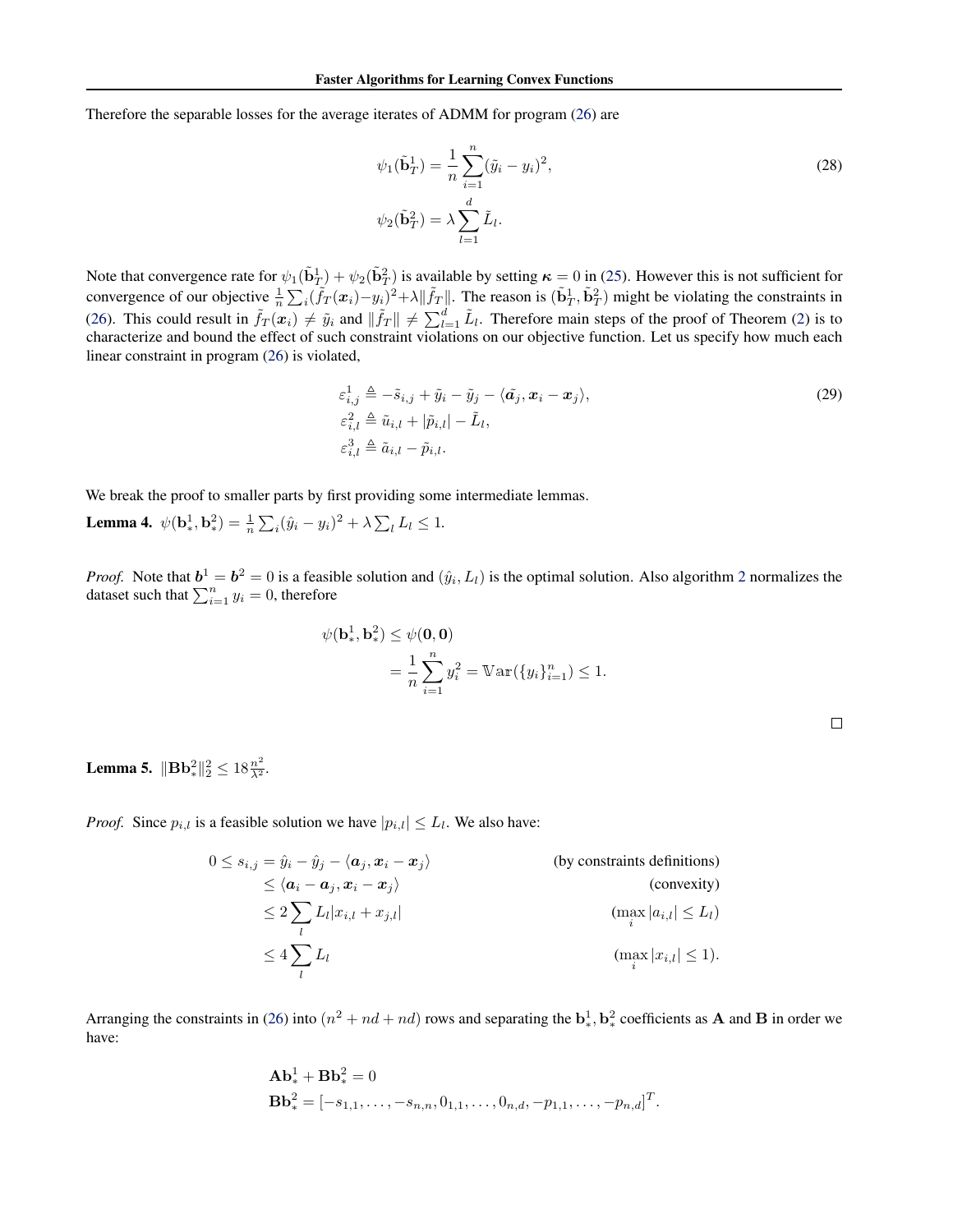Taking the norm

$$
\|\mathbf{B}\mathbf{b}_{*}^{2}\|_{2}^{2} = \sum_{i,j} s_{i,j}^{2} + \sum_{i,l} p_{i,l}^{2}
$$
  
\n
$$
\leq n^{2} (4 \sum_{l=1}^{d} L_{l})^{2} + n \sum_{l=1}^{d} L_{l}^{2}
$$
  
\n
$$
\leq 18 \frac{n^{2}}{\lambda^{2}}.
$$
 (Lemma 4)

<span id="page-14-0"></span>**Lemma 6.**  $0 \leq \tilde{f}_T(\boldsymbol{x}_i) - \tilde{y}_i \leq \max_j(\varepsilon^1_{i,j}).$ 

*Proof.*

$$
\tilde{y}_i \leq \tilde{f}_T(\boldsymbol{x}_i) = \max_j \langle \tilde{a}_j, \boldsymbol{x}_i - \boldsymbol{x}_j \rangle + \tilde{y}_j
$$
\n
$$
= \max_j (\tilde{y}_i - \tilde{s}_{i,j} + \varepsilon_{i,j}^1)
$$
\n
$$
\leq \tilde{y}_i + \max_j (\varepsilon_{i,j}^1).
$$
\n
$$
(S_{i,j} \geq 0)
$$
\n
$$
(S_{i,j} \geq 0)
$$

<span id="page-14-1"></span>Lemma 7.

$$
\frac{1}{n}\sum_{i} \left(\tilde{f}_{T}(\boldsymbol{x}_{i}) - y_{i}\right)^{2} \leq \frac{1}{n}\sum_{i} (\tilde{y}_{i} - y_{i})^{2} + \frac{1}{n}\sum_{i} \max_{j} (\varepsilon_{i,j}^{1})^{2} + 2\sqrt{\frac{1}{n}\sum_{i} \max_{j} (\varepsilon_{i,j}^{1})^{2}}\sqrt{1 + \frac{1}{T}\frac{9\rho n^{2}}{\lambda^{2}}}.
$$

*Proof.*

$$
\frac{1}{n}\sum_{i} \left(\tilde{f}_{T}(\boldsymbol{x}_{i}) - y_{i}\right)^{2} = \frac{1}{n}\sum_{i} \left(\tilde{f}_{T}(\boldsymbol{x}_{i}) - \tilde{y}_{i} + \tilde{y}_{i} - y_{i}\right)^{2}
$$
\n
$$
= \frac{1}{n}\sum_{i} (\tilde{y}_{i} - y_{i})^{2} + \frac{1}{n}\sum_{i} \left(\tilde{f}_{T}(\boldsymbol{x}_{i}) - \tilde{y}_{i}\right)^{2} + \frac{2}{n}\left(\tilde{f}_{T}(\boldsymbol{x}_{i}) - \tilde{y}_{i}\right)\left(\tilde{y}_{i} - y_{i}\right)
$$
\n
$$
\leq \frac{1}{n}\sum_{i} (\tilde{y}_{i} - y_{i})^{2} + \frac{1}{n}\sum_{i} \max_{j} (\varepsilon_{i,j}^{1})^{2} + \frac{2}{n}|\max_{j} (\varepsilon_{i,j}^{1})||\tilde{y}_{i} - y_{i}|.
$$
\n(Lemma 6)

Let us focus on the last term on the RHS.

$$
\frac{\left(\frac{1}{n}\sum_{i}|\max_{j}(\varepsilon_{i,j}^{1})||\tilde{y}_{i}-y_{i}|\right)^{2}}{\frac{1}{n}\sum_{i}(\max_{j}\varepsilon_{i,j}^{1})^{2}} \leq \frac{1}{n}\sum_{i}(\tilde{y}_{i}-y_{i})^{2}
$$
\n(Cauchy-Schwartz)\n
$$
\leq \frac{1}{n}\sum_{i}(\tilde{y}_{i}-y_{i})^{2} + \lambda \sum_{l}\tilde{L}_{l}
$$
\n
$$
\leq \frac{1}{n}\sum_{i}(\tilde{y}_{i}-y_{i})^{2} + \lambda \sum_{l}L_{l} + \frac{1}{T}\frac{\rho}{2}||\mathbf{B}\mathbf{b}_{*}^{2}||^{2}
$$
\n(Use Theorem 1 with  $\kappa = 0$ )\n
$$
\leq 1 + \frac{1}{T}\frac{\rho}{2}||\mathbf{B}\mathbf{b}_{*}^{2}||^{2}
$$
\n(Lemma 4)\n
$$
\leq 1 + \frac{1}{T}\frac{9\rho n^{2}}{\lambda^{2}}.
$$
\n(Lemma 5)

 $\Box$ 

On the other hand for regularization term we have:

 $\Box$ 

 $\Box$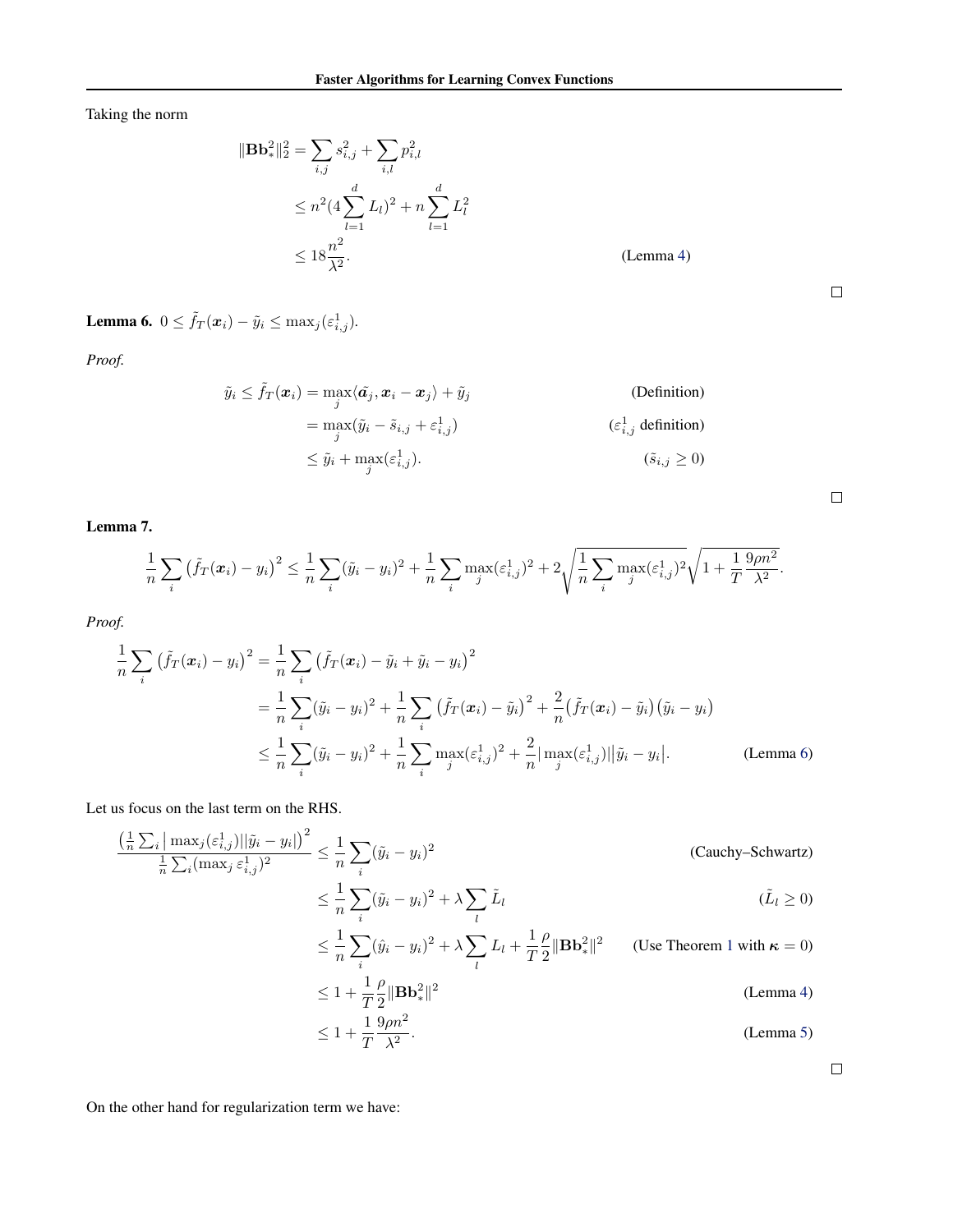<span id="page-15-1"></span>**Lemma 8.**  $\|\tilde{f}_T\| \le \sum_l |\tilde{L}_l| + \sum_l \max_i |\varepsilon_{i,l}^2| + \max_i |\varepsilon_{i,l}^3|$ .

*Proof.*

$$
\|\tilde{f}_T\| = \sum_l \max_i |\tilde{a}_{i,l}| \qquad (definition)
$$
  
\n
$$
= \sum_l \max_i |\tilde{p}_{i,l} + \varepsilon_{i,l}^3|
$$
  
\n
$$
\leq \sum_l |\tilde{L}_l| + \sum_l \max_i |\varepsilon_{i,l}^2| + \max_i |\varepsilon_{i,l}^3|.
$$
  
\n
$$
(\varepsilon_{i,l}^3 \text{ definition})
$$
  
\n
$$
(\varepsilon_{i,l}^2 \text{ definition})
$$

Next we combine the previous lemmas to prove Theorem [2.](#page-3-5) Before proceeding lets incorporate the definitions of constraint violations Eq. [\(29\)](#page-13-2) in  $\boldsymbol{\kappa}^T (\mathbf{A} \tilde{\mathbf{b}}_T^1 + \mathbf{B} \tilde{\mathbf{b}}_T^2 + \boldsymbol{b})$  to get:

$$
\boldsymbol{\kappa}^T (\mathbf{A} \tilde{\mathbf{b}}_T^1 + \mathbf{B} \tilde{\mathbf{b}}_T^2 + \boldsymbol{b}) = \boldsymbol{\kappa}^{1T} \boldsymbol{\varepsilon}^1 + \boldsymbol{\kappa}^{2T} \boldsymbol{\varepsilon}^2 + \boldsymbol{\kappa}^{3T} \boldsymbol{\varepsilon}^3, \tag{30}
$$

<span id="page-15-2"></span><span id="page-15-0"></span> $\Box$ 

where

$$
\begin{aligned}\n\boldsymbol{\kappa}^{1} &\triangleq [\kappa_{1,1}^{1}, \ldots, \kappa_{n,n}^{2}]^{T}, & \boldsymbol{\kappa}^{2} &\triangleq [\kappa_{1,1}^{2}, \ldots, \kappa_{n,d}^{2}]^{T}, & \boldsymbol{\kappa}^{3} &\triangleq [\kappa_{1,1}^{3}, \ldots, \kappa_{n,d}^{3}]^{T} \\
\boldsymbol{\varepsilon}^{1} &\triangleq [\varepsilon_{1,1}^{1}, \ldots, \varepsilon_{n,n}^{2}]^{T}, & \boldsymbol{\varepsilon}^{2} &\triangleq [\varepsilon_{1,1}^{2}, \ldots, \varepsilon_{n,d}^{2}]^{T}, & \boldsymbol{\varepsilon}^{3} &\triangleq [\varepsilon_{1,1}^{3}, \ldots, \varepsilon_{n,d}^{3}]^{T}.\n\end{aligned}
$$

Substituting [\(30\)](#page-15-0) in [\(25\)](#page-12-3) we have:

$$
\Delta \triangleq \psi(\tilde{\mathbf{b}}_T^1, \tilde{\mathbf{b}}_T^2) - \psi(\mathbf{b}_*^1, \mathbf{b}_*^2) - {\boldsymbol{\kappa}^1}^T {\boldsymbol{\varepsilon}}^1 - {\boldsymbol{\kappa}^2}^T {\boldsymbol{\varepsilon}}^2 - {\boldsymbol{\kappa}^3}^T {\boldsymbol{\varepsilon}}^3 \n\leq \frac{1}{T} \left( \frac{\rho}{2} \|\mathbf{B}\mathbf{b}_*^2\|^2 + \frac{1}{2\rho} \|\mathbf{\kappa}^1\|^2 + \frac{1}{2\rho} \|\mathbf{\kappa}^2\|^2 + \frac{1}{2\rho} \|\mathbf{\kappa}^3\|^2 \right).
$$
\n(31)

*Proof.* Add up both sides of Lemma [8](#page-15-1) and Lemma [7](#page-14-1) and subtract  $\psi(\mathbf{b}_*^1, \mathbf{b}_*^2)$ . The total approximation error due to ADMM optimization schema is  $LHS$ :

$$
LHS \triangleq \frac{1}{n} \sum_{i} (\tilde{f}_{T}(\boldsymbol{x}_{i}) - y_{i})^{2} + \lambda ||\tilde{f}_{T}|| - \min_{\hat{f}} \left( \frac{1}{n} \sum_{i} (\hat{f}(\boldsymbol{x}_{i}) - y_{i})^{2} + \lambda ||\hat{f}|| \right)
$$
  
\n
$$
\leq \psi(\tilde{\mathbf{b}}_{T}^{1}, \tilde{\mathbf{b}}_{T}^{2}) - \psi(\mathbf{b}_{*}^{1}, \mathbf{b}_{*}^{2})
$$
  
\n
$$
+ \frac{1}{n} \sum_{i} (\varepsilon_{i, l*}^{1})^{2} + 2 \underbrace{\sqrt{\frac{1}{n} \sum_{i} (\max_{j} \varepsilon_{i, j}^{1})^{2}}}_{\varepsilon_{1}} \underbrace{\sqrt{1 + \frac{1}{T} \frac{9\rho n^{2}}{\lambda^{2}}}}_{\varepsilon_{2}} + \lambda \sum_{l} (\max_{i} |\varepsilon_{i, l}^{2}| + \max_{i} |\varepsilon_{i, l}^{3}|)
$$
  
\n
$$
\triangleq RHS.
$$

Assume  $\epsilon_1 \leq \epsilon_2$  then,

$$
RHS \leq \psi(\tilde{\mathbf{b}}_T^1, \tilde{\mathbf{b}}_T^2) - \psi(\mathbf{b}_*^1, \mathbf{b}_*^2) + 3\sqrt{\frac{1}{n}\sum_i (\max_j \varepsilon_{i,j}^1)^2} \sqrt{1 + \frac{1}{T}\frac{9\rho n^2}{\lambda^2}} + \lambda \sum_l (\max_i |\varepsilon_{i,l}^2| + \max_i |\varepsilon_{i,l}^3|).
$$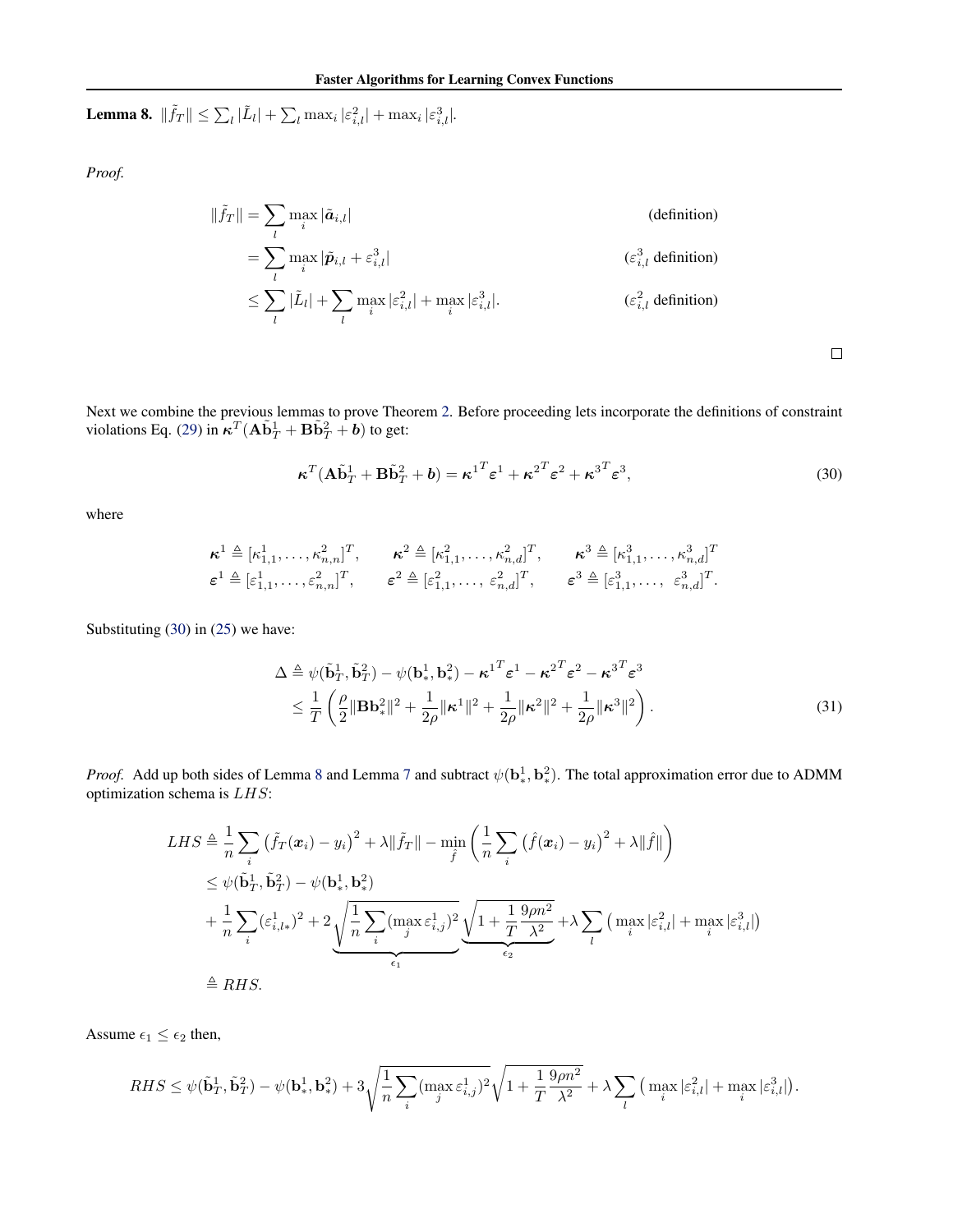In Eq. [\(31\)](#page-15-2) set

$$
\kappa_{i,j}^1 = \begin{cases}\n-\frac{3\sqrt{1 + \frac{1}{T}\frac{9\rho n^2}{\lambda^2}}\varepsilon_{i,j}^1}{\sqrt{n\sum_i (\max_k \varepsilon_{i,k}^1)^2}} & \text{if } j = \arg\max_k \varepsilon_{i,k}^1 \\
0 & \text{otherwise}\n\end{cases}
$$
\n
$$
\kappa_{i,l}^2 = \begin{cases}\n-\lambda \operatorname{sign} \varepsilon_{i,l}^2 & \text{if } i = \arg\max_k |\varepsilon_{k,l}^2| \\
0 & \text{otherwise}\n\end{cases}
$$
\n
$$
\kappa_{i,l}^3 = \begin{cases}\n-\lambda \operatorname{sign} \varepsilon_{i,l}^3 & \text{if } i = \arg\max_k |\varepsilon_{k,l}^3| \\
0 & \text{otherwise}\n\end{cases}
$$

We have

$$
\begin{split} RHS = \Delta &\leq \frac{1}{T}\left(\frac{\rho}{2}\Vert\mathbf{B}\mathbf{b}^2_*\Vert^2 + \frac{9}{2n\rho}(1+\frac{1}{T}\frac{9\rho n^2}{\lambda^2}) + \frac{d}{\rho}\lambda^2\right) \\ &\leq \frac{1}{T}\left(\frac{9\rho n^2}{\lambda^2} + \frac{9}{2n\rho}(1+\frac{1}{T}\frac{9\rho n^2}{\lambda^2}) + \frac{d}{\rho}\lambda^2\right). \end{split}
$$

Set  $\rho = \frac{\sqrt{d\lambda^2}}{n}$ , and then we get:  $LHS \le RHS = \Delta \le \frac{6n\sqrt{d}}{T}$  if  $\lambda \ge \frac{3}{\sqrt{2nd}}$  and  $n\rho T \ge \frac{9}{2}$ . Now assume  $\epsilon_1 \geq \epsilon_2$ . We get:

$$
RHS \leq \psi(\tilde{\mathbf{b}}_T^1, \tilde{\mathbf{b}}_T^2) - \psi(\mathbf{b}_*^1, \mathbf{b}_*^2) + 3\frac{1}{n} \sum_i (\max_j \varepsilon_{i,j}^1)^2 + \lambda \sum_l (\max_i |\varepsilon_{i,l}^2| + \max_i |\varepsilon_{i,l}^3|).
$$

In Eq. [\(31\)](#page-15-2) set

$$
\kappa_{i,j}^1 = \begin{cases}\n-\frac{4}{n}\varepsilon_{i,j}^1 & \text{if } j = \arg \max_k \varepsilon_{i,k}^1 \\
0 & \text{otherwise}\n\end{cases}
$$
\n
$$
\kappa_{i,l}^2 = \begin{cases}\n-\lambda \operatorname{sign} \varepsilon_{i,l}^2 & \text{if } i = \arg \max_k |\varepsilon_{k,l}^2| \\
0 & \text{otherwise}\n\end{cases}
$$
\n
$$
\kappa_{i,l}^3 = \begin{cases}\n-\lambda \operatorname{sign} \varepsilon_{i,l}^3 & \text{if } i = \arg \max_k |\varepsilon_{k,l}^3| \\
0 & \text{otherwise}\n\end{cases}
$$

We get

$$
\begin{aligned} \Delta &= \psi(\tilde{\mathbf{b}}_T^1, \tilde{\mathbf{b}}_T^2) - \psi(\mathbf{b}_*^1, \mathbf{b}_*^2) + 4\frac{1}{n}\sum_i (\max_j \varepsilon_{i,j}^1)^2 + \lambda \sum_l \left(\max_i |\varepsilon_{i,l}^2| + \max_i |\varepsilon_{i,l}^3|\right) \\ &\leq \frac{1}{T}\left(\frac{9\rho n^2}{\lambda^2} + \frac{16}{2\rho n^2}\sum_i (\max_j \varepsilon_{i,j}^1)^2 + \frac{d}{\rho}\lambda^2\right). \end{aligned}
$$

It's straightforward to see if  $n\rho T\geq 8$  we have

$$
LHS \le RHS \le \Delta - \frac{16}{2\rho n^2 T} \sum_i (\max_j \varepsilon_{i,j}^1)^2 = O(\frac{1}{T}(\frac{\rho n^2}{\lambda^2} + \frac{d}{\rho}\lambda^2)).
$$

Set  $\rho = \frac{\sqrt{d\lambda^2}}{n}$  we get:  $LHS \leq \frac{3n\sqrt{d}}{T}$ . Only if  $T \geq \frac{8}{\sqrt{d}}$  $\frac{8}{d\lambda^2}$ .

 $\Box$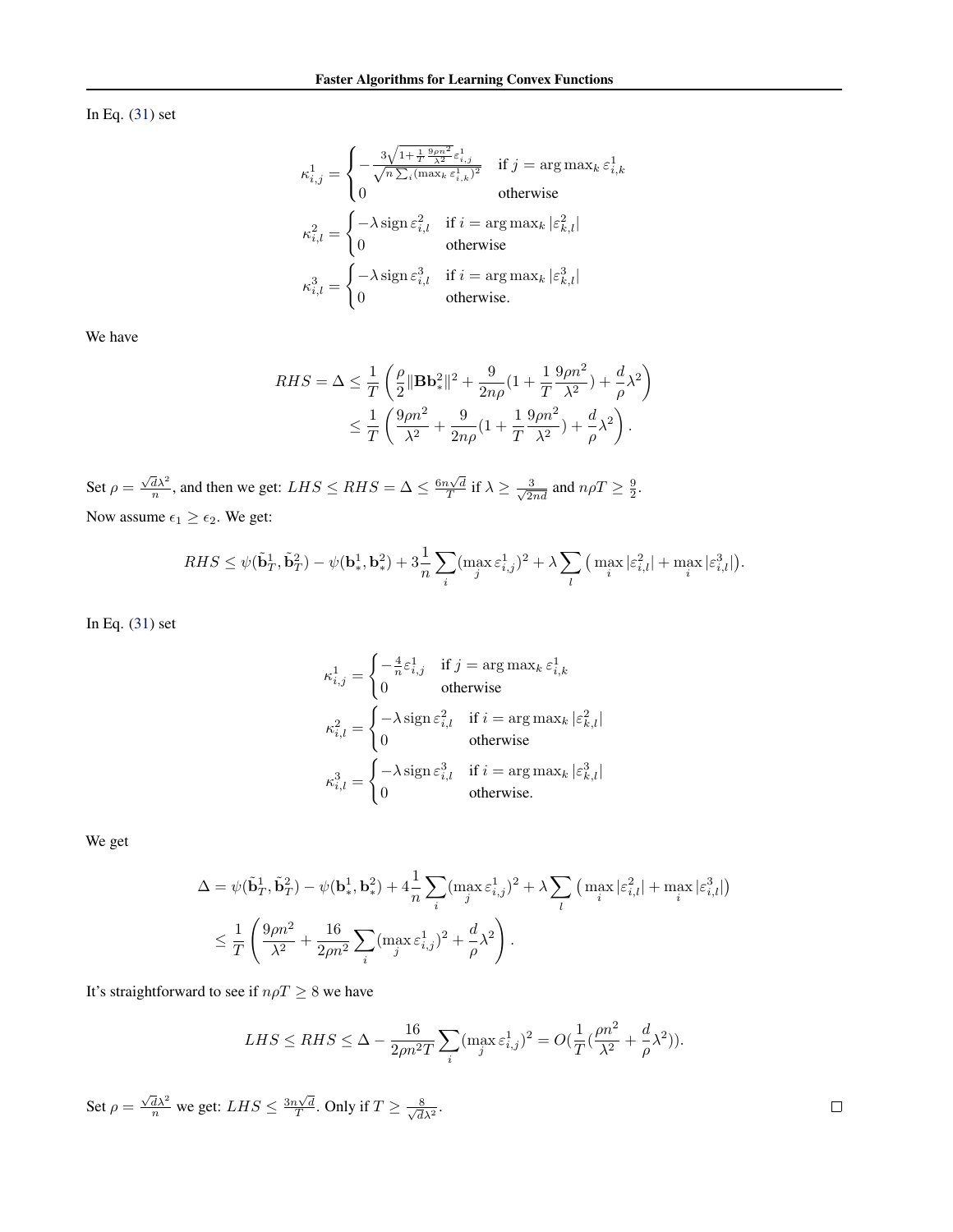## C. Experimental results

This section provides the regression and classification experimental results in tabular format. Table 3 compares the regression performance of our method against baseline methods on benchmark datasets. Table 4 compares the classification accuracy of our method against baseline methods. We present the run time of our method on selected UCI datasets in Table 5. Here, we omit the baseline method because it did not run to completion on most of the datasets. Hyperparameters were fixed for all timing results.

|                                           |                  |                | $R^2 \times 100$ |        |               |         |
|-------------------------------------------|------------------|----------------|------------------|--------|---------------|---------|
| dataset                                   | $\boldsymbol{n}$ | $\overline{d}$ | dc regression    | lasso  | random forest | xgboost |
| Parkinson Speech Dataset                  | 702              | 52             | $-3.7$           | $-4$   | $-14.8$       | $-20$   |
| <b>Garment Productivity</b>               | 905              | 37             | 25.5             | 15.2   | 45.9          | 44.2    |
| Concrete Compressive Strength             | 1030             | 8              | 91.7             | 59.9   | 91.8          | 92.5    |
| Geographical Original of Music-1          | 1059             | 68             | 21.9             | 16.6   | 25.1          | 26      |
| Geographical Original of Music-2          | 1059             | 68             | 32.6             | 23.8   | 31.3          | 30.8    |
| Solar Flare-1                             | 1066             | 23             | 3.3              | 6.1    | $-28$         | 6.2     |
| Solar Flare-2                             | 1066             | 23             | $-6.1$           | $-2.1$ | $-17$         | 2.1     |
| Airfoil Self-Noise                        | 1503             | 5              | 95.2             | 51.1   | 93.3          | 95      |
| Communities and Crime                     | 1994             | 122            | 62.1             | 64.5   | 65.4          | 65.8    |
| <b>SML2010</b>                            | 3000             | 24             | 90.8             | 96     | 93.4          | 92.1    |
| <b>SML2010</b>                            | 3000             | 24             | 77.3             | 94     | 92.4          | 90      |
| Parkinson's Telemonitoring                | 4406             | 25             | 93.8             | 98.4   | 92.3          | 98.2    |
| Parkinson's Telemonitoring                | 4406             | 25             | 95.5             | 98.5   | 92            | 98      |
| Wine Quality                              | 4898             | 11             | 51.8             | 27.2   | 52.6          | 51      |
| Bias Correction of Temperature Forecast-1 | 6200             | 52             | 62.9             | 60.8   | 64.2          | 65.8    |
| Bias Correction of Temperature Forecast-2 | 6200             | 52             | 75.2             | 76.5   | 76.3          | 76.7    |
| Seoul Bike Sharing Demand                 | 6570             | 19             | 89.7             | 80.7   | 93.1          | 92.3    |
| Air Quality-1                             | 7110             | 21             | 87               | 89.5   | 88.2          | 89.9    |
| Air Ouality-2                             | 7110             | 21             | 100              | 94.7   | 99.8          | 100     |
| Air Quality-3                             | 7110             | 21             | 86.6             | 86.4   | 87.7          | 88.5    |
| Air Quality-4                             | 7110             | 21             | 81.7             | 84     | 78.1          | 80.7    |
| Combined Cycle Power Plant                | 9568             | $\overline{4}$ | 95.5             | 92.9   | 96.5          | 96.7    |

Table 3. Comparison of Regression performance on UCI datasets.

|                                |                  |    |      |       | Accuracy $(\%)$ |         | Run time of all fits (sec) |         |
|--------------------------------|------------------|----|------|-------|-----------------|---------|----------------------------|---------|
| dataset                        | $\boldsymbol{n}$ | d  | pbdl | pbdl0 | rand forest     | xgboost | pbdl                       | pbdl0   |
| Iris                           | 149              | 4  | 96.0 | 98.7  | 96              | 96.6    | 22.1                       | 46.2    |
| Wine                           | 178              | 13 | 96.0 | 96.6  | 96.7            | 95.5    | 23.6                       | 496.2   |
| <b>Blood Transfusion</b>       | 748              | 4  | 72.6 | 74.8  | 72.9            | 78.4    | 46.3                       | 21514.0 |
| <b>Breast Cancer Wisconsin</b> | 569              | 30 | 94.4 | 96.5  | 96.1            | 96.0    | 114.0                      | 224407  |
| <b>Balance Scale</b>           | 625              | 4  | 84.6 | 93.0  | 83              | 92.2    | 150.3                      | 617.0   |
| Abalone                        | 4177             | 10 | 22.6 | N/A   | 24.9            | 26.2    | 3688.0                     | N/A     |